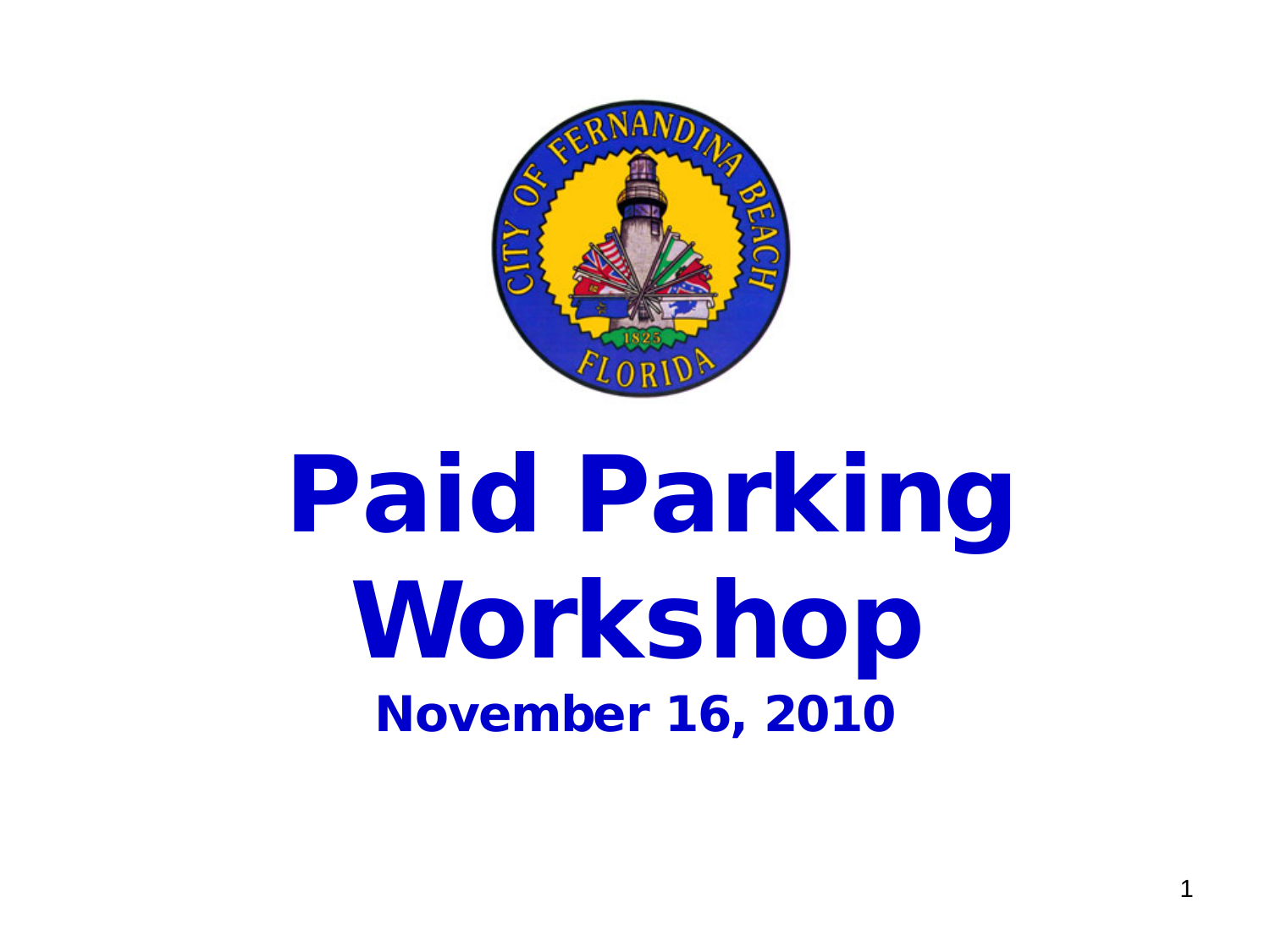## Does the Long and Winding Road End at a Parking Kiosk?

- Allows those non-residents who utilize the City's beach assets to pay their fair share toward its maintenance, reducing overall tax burden on residents.
- Effective use of parking kiosks will provide a stable revenue source.
- Revenues will be used primarily to maintain, repair, and expand beach parking lots and accesses.
- Parking kiosks are solar powered, vandal resistant fee collection devices that are easy to install, operate and maintain.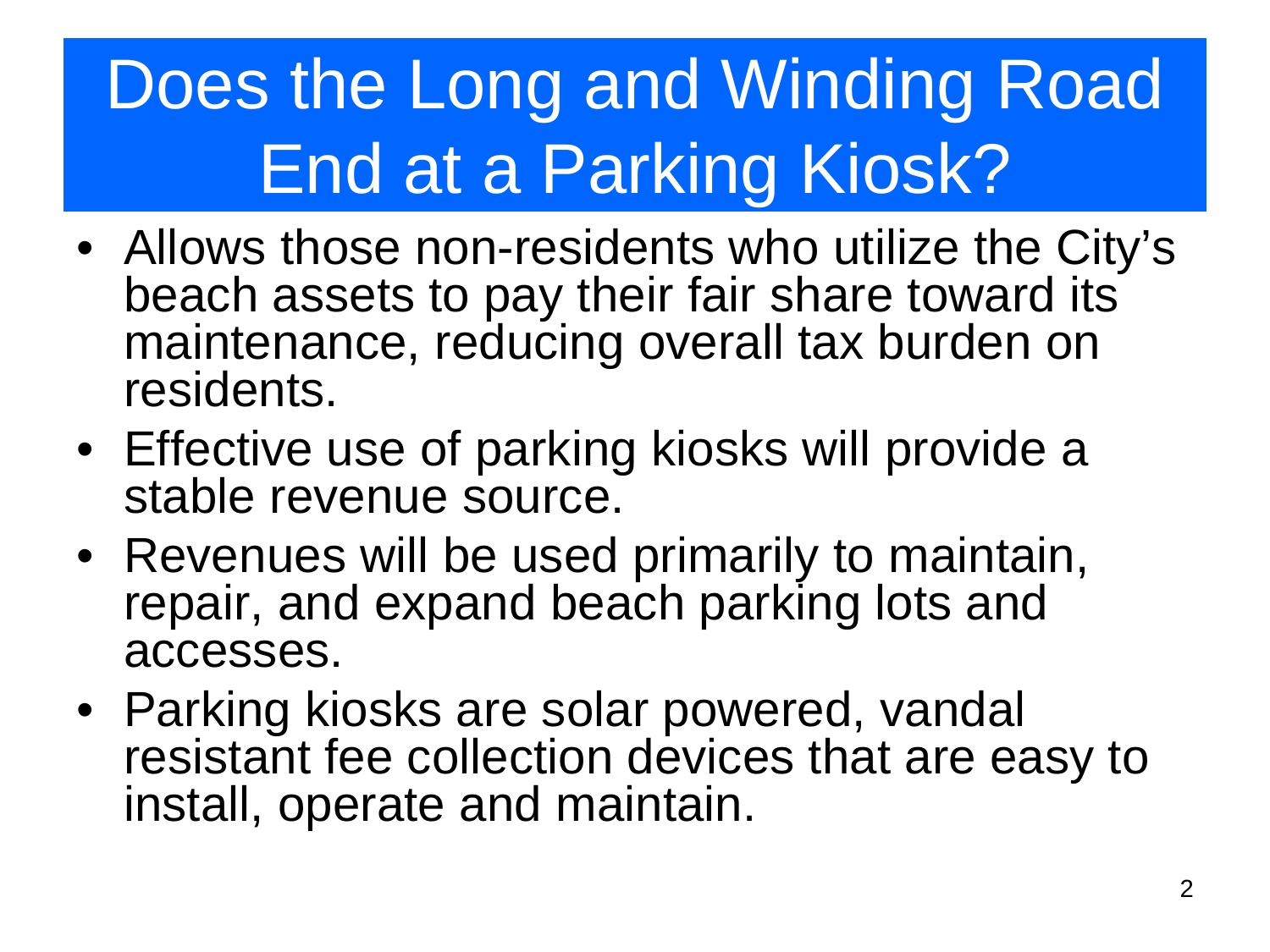# Pilot Program

- Conduct a One Year Pilot Program
- Obtain Kiosks under a "Lease To Buy" program Instead of an Outright Initial Purchase

– Reduces Initial Cost by \$85,000 for ten kiosks

• Allows Practical Evaluation based on Actual Experience in Fernandina Beach without the long term Commitment

- Although the Loan Contract can be structured with a right to non-appropriation, such action could Negatively Affect the City's Bond Rating.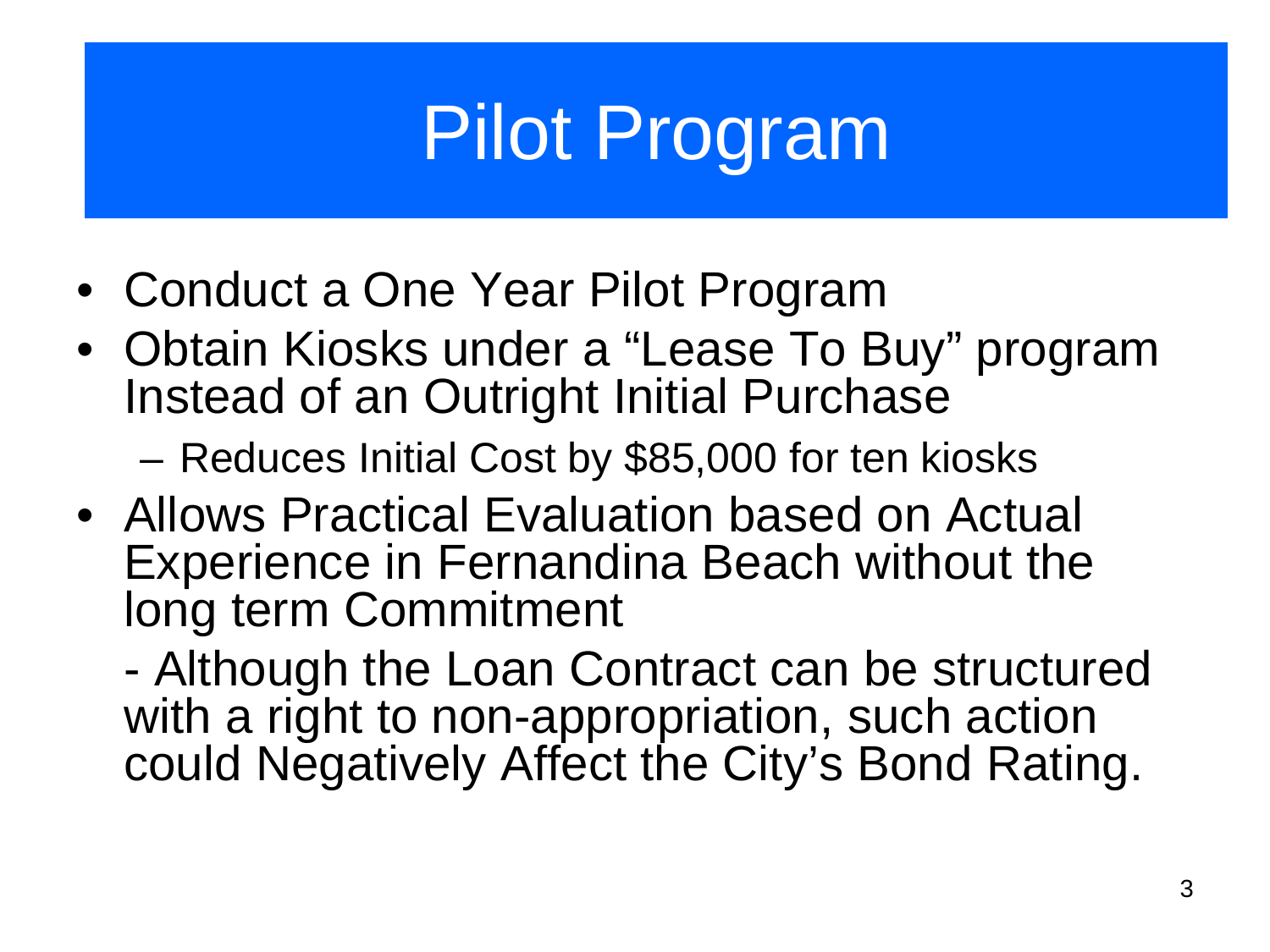

• City Attorney's Opinion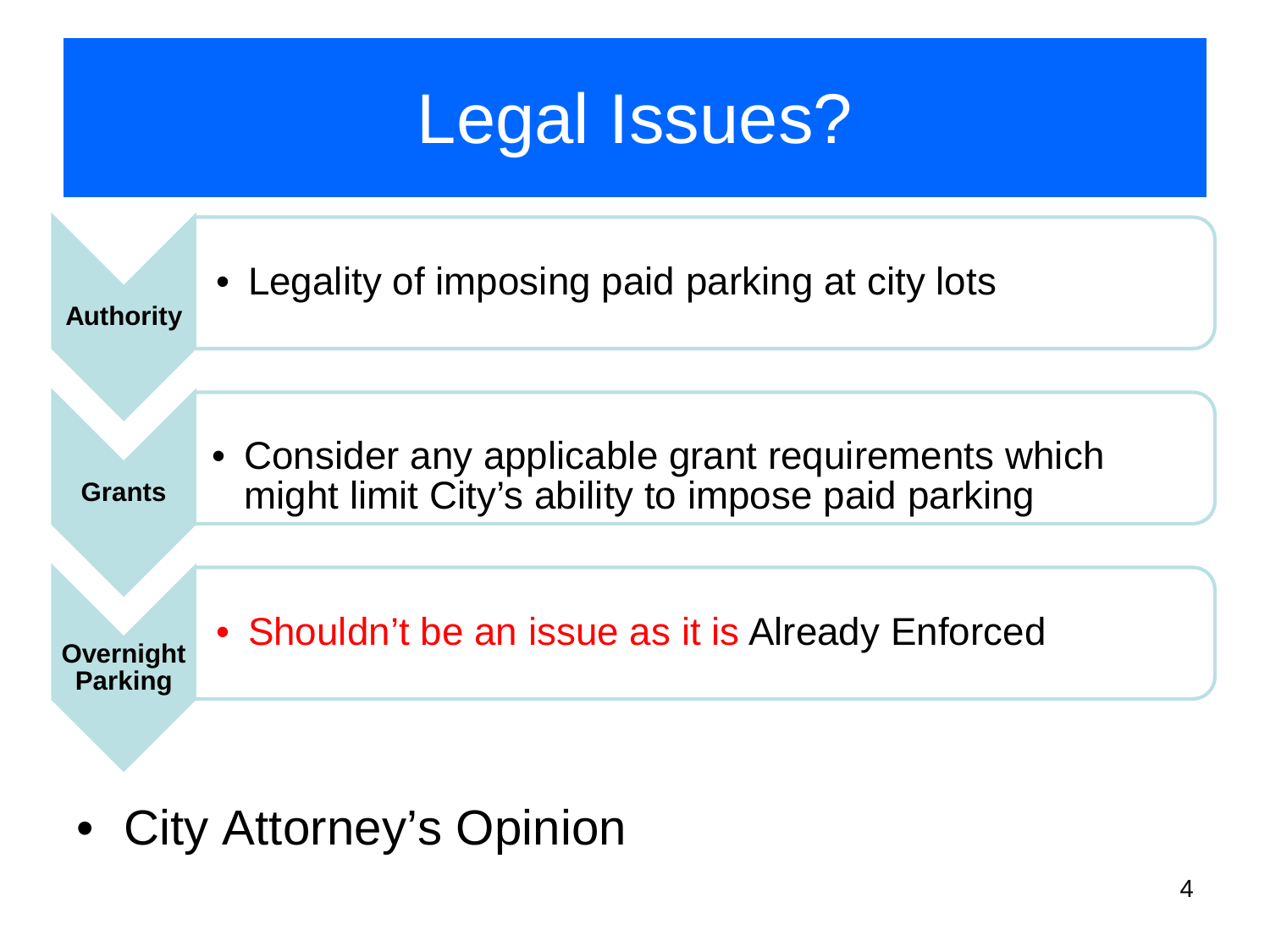### Impact on Beachfront Businesses

- There are a number of options available to provide convenient parking access for affected businesses:
	- Reserved Parking (See Comment)
		- Number of Spaces per Capacity
	- Validate Parking? (See Comment)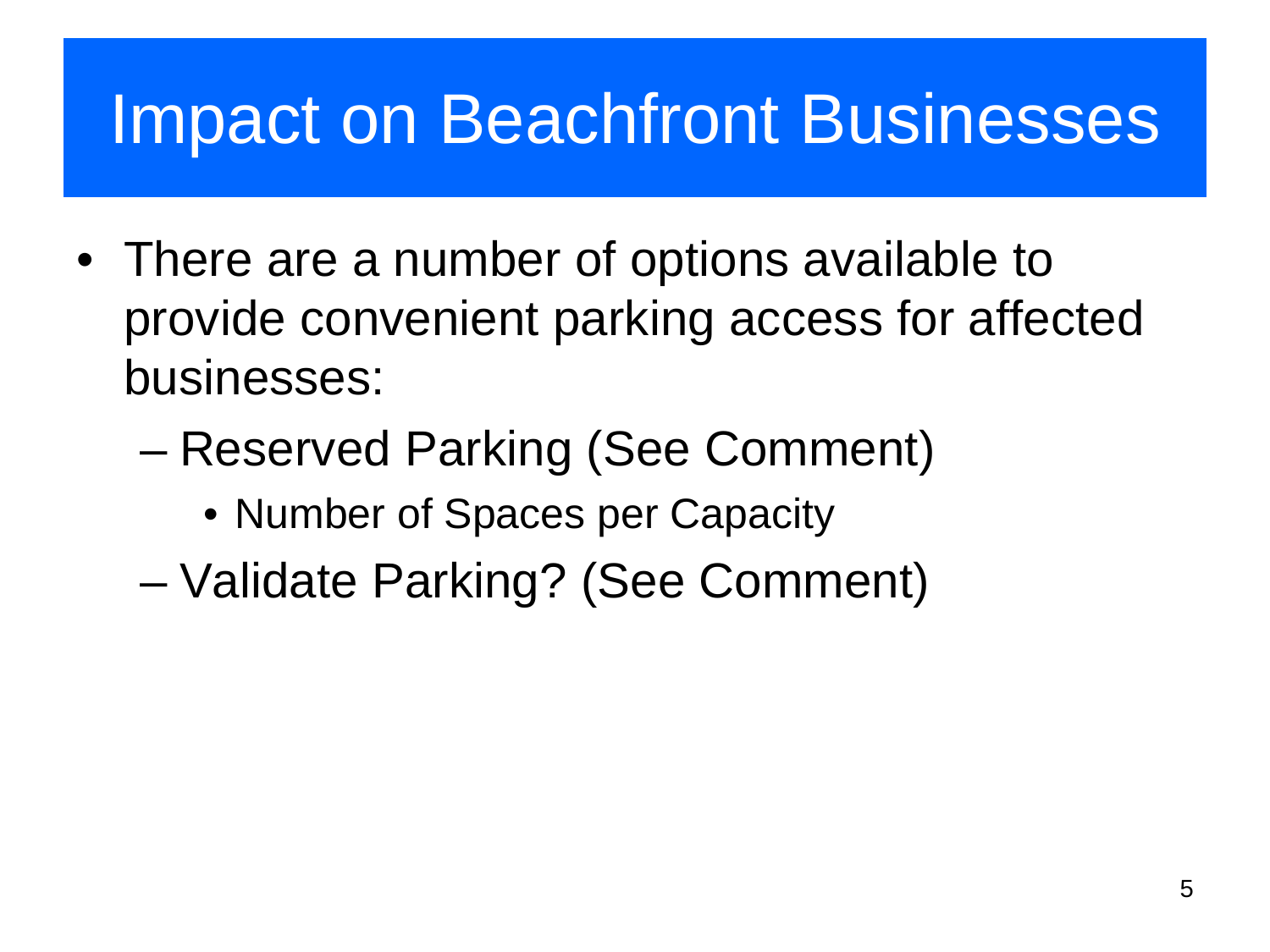### Unintended Consequences

- Use of Side Streets for parking to avoid paid lots and neighborhood impact
	- Ocean Avenue area
	- First Avenue
	- West of Fletcher Avenue
- Only practical solution is No Parking Signs and Enforcement (similar to Shrimp Festival)

\*Education (Pamphlets, Websites)

\*Enforcement (Citations, Towing)

\*Compliance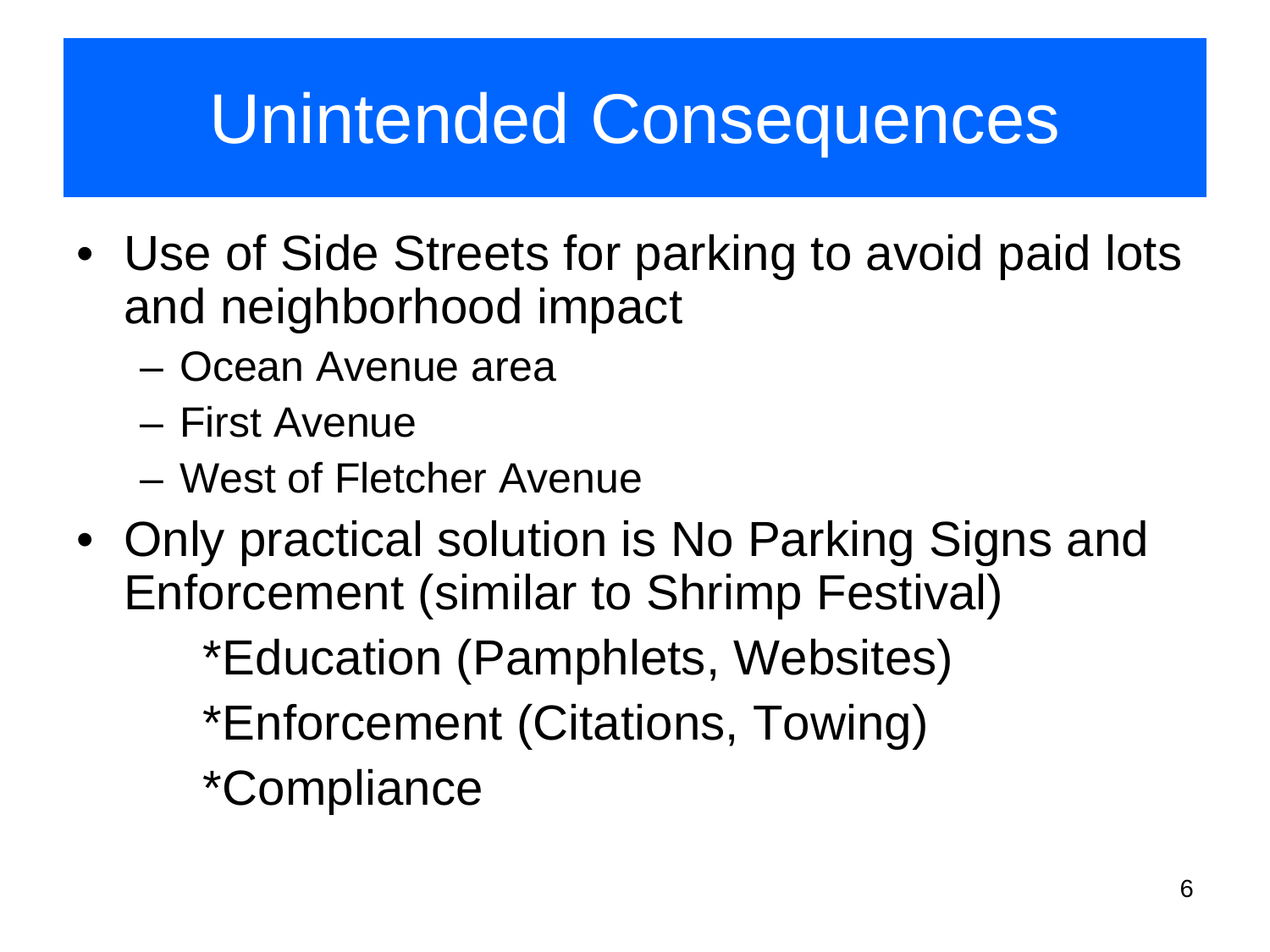### Beach Access Lots?

- Parking by Permit Only? YES
- Parking by Paid Receipt? NO
- Free Parking? NO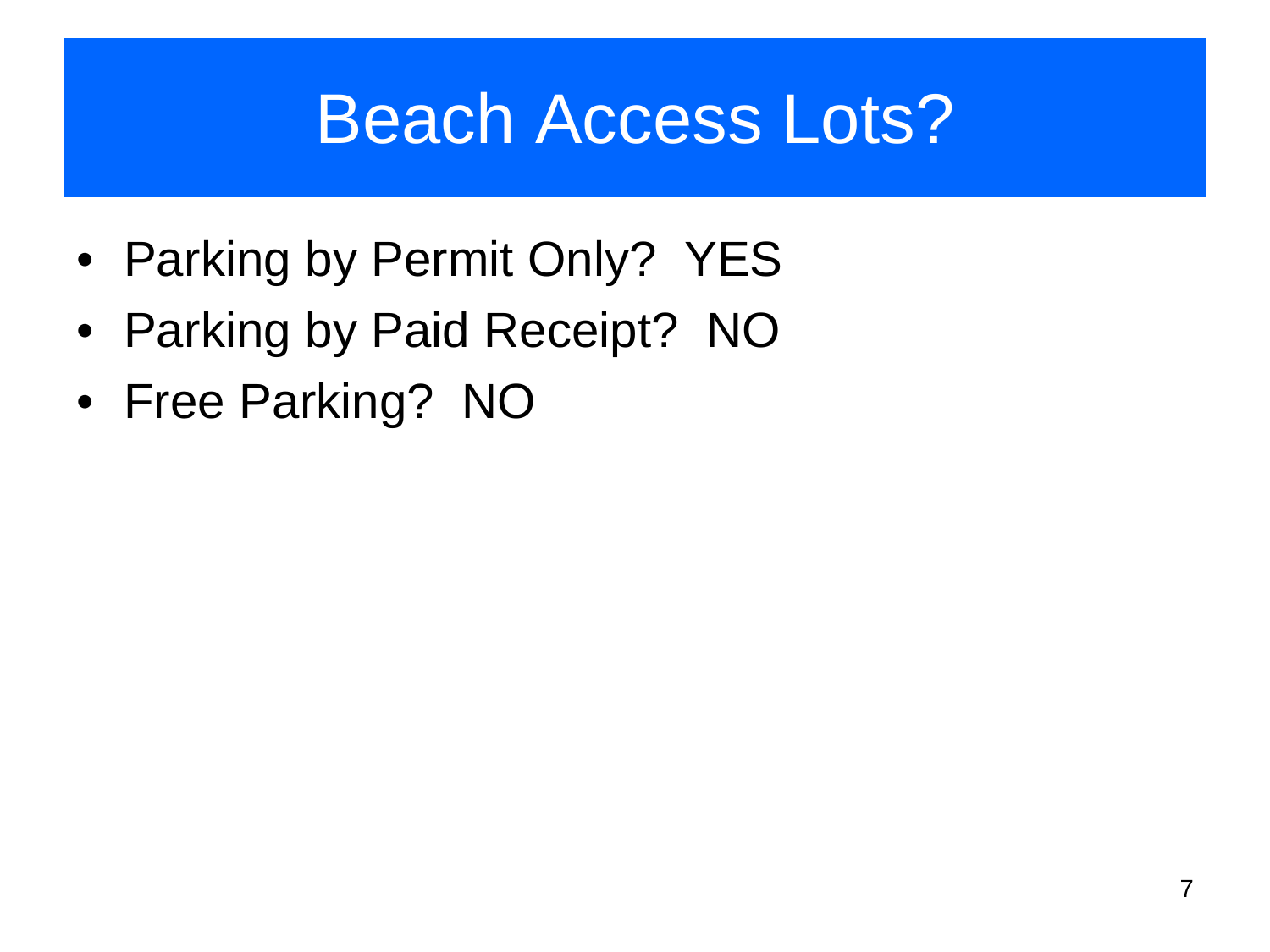### Boat Trailer Parking

- No Discussion in Workshop
- Permit? Seasonal and Daily YES
	- Sold at the City Marina and at the Police Department
- Kiosk or Honor Box? NO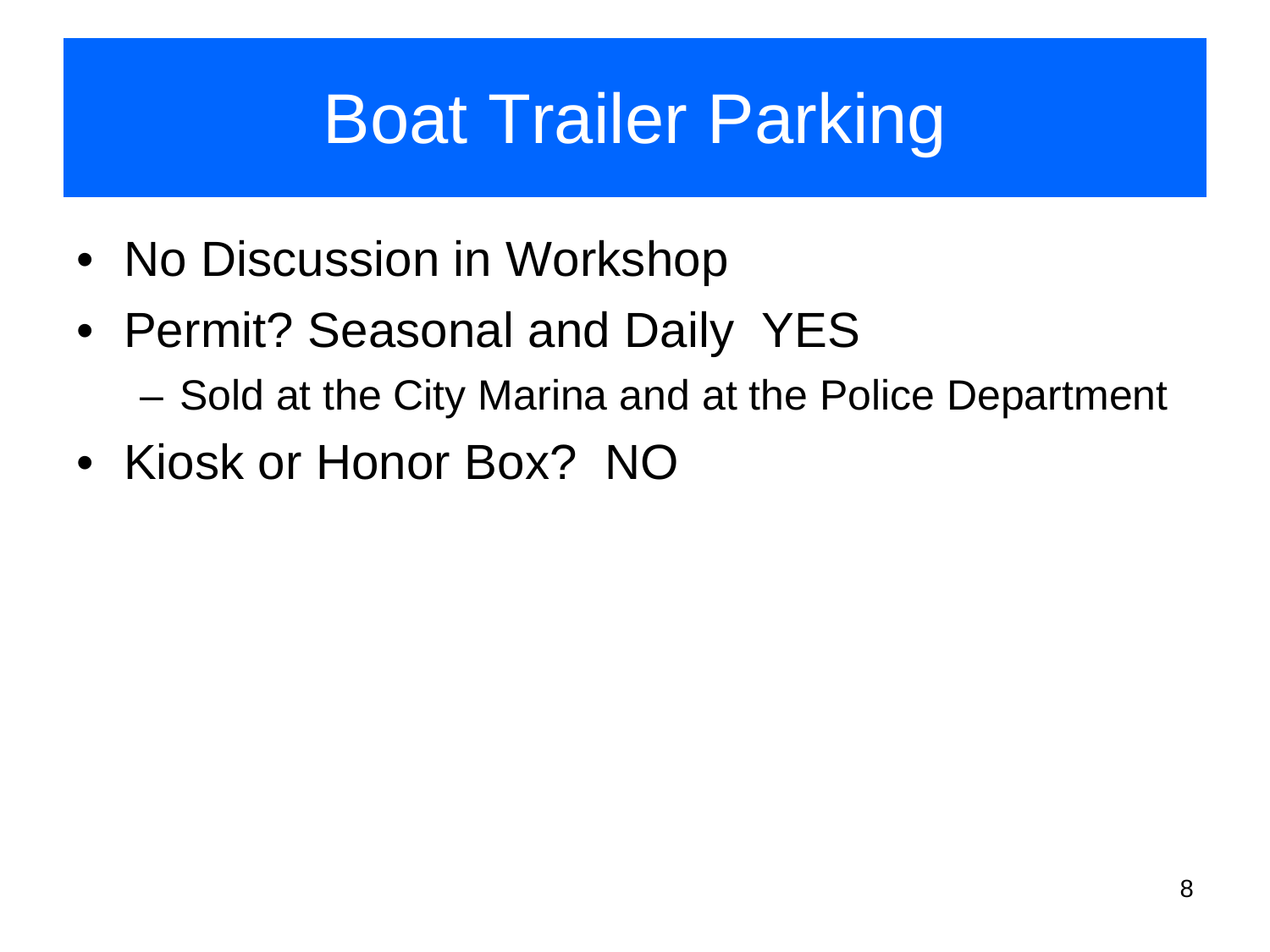### Permits for Residents

- Discussion Point / No Fee for Residents
- Available to:
	- All Vehicles Registered in City
	- All Vehicles Registered to City Resident
- Valid for two year period
- Permit issuance would be done by the Police Department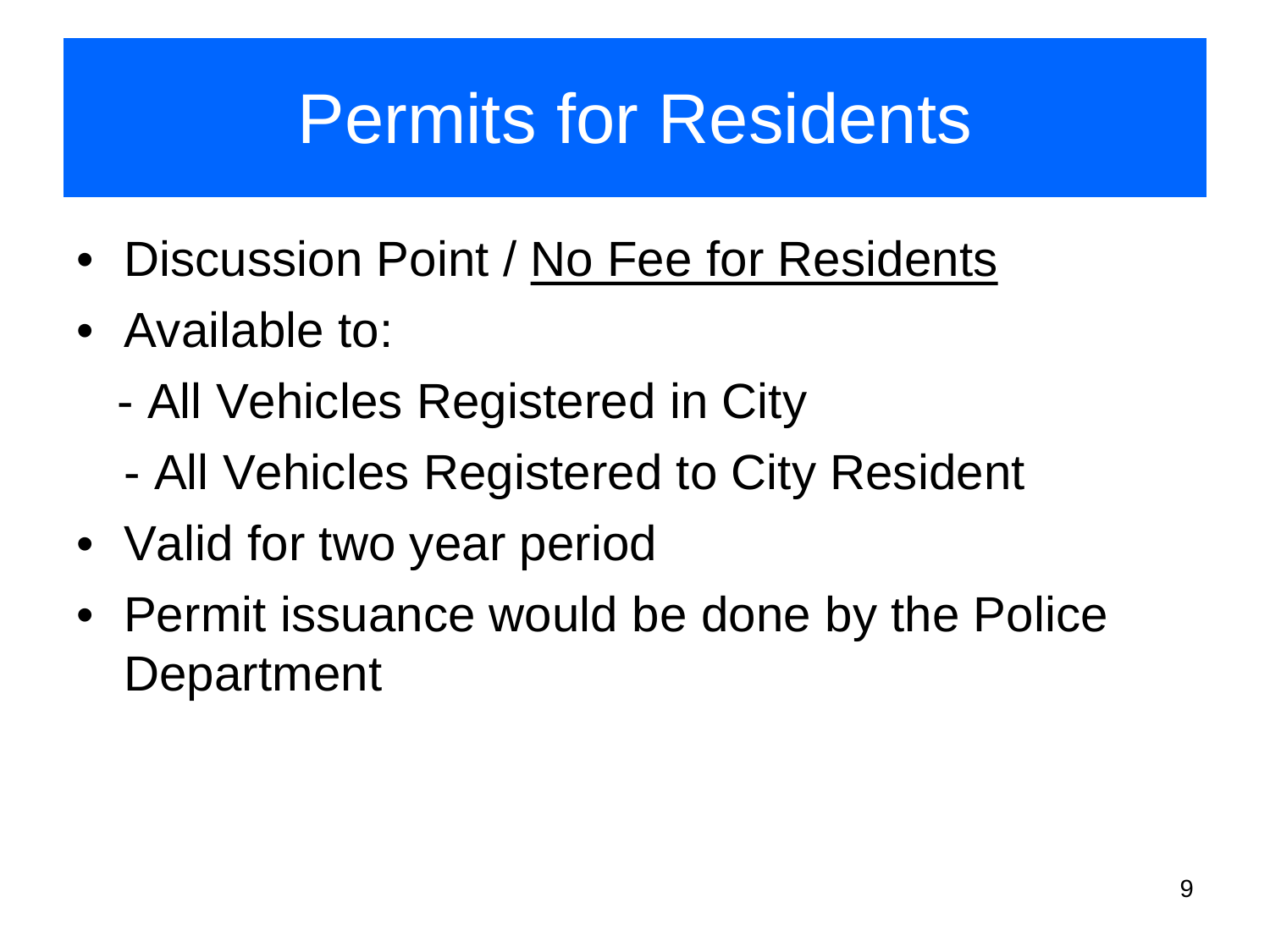### Seasonal Permits?

- Should there be permits for other frequent visitors?
	- Weekly / Monthly / Seasonal
	- Special pricing for County Residents?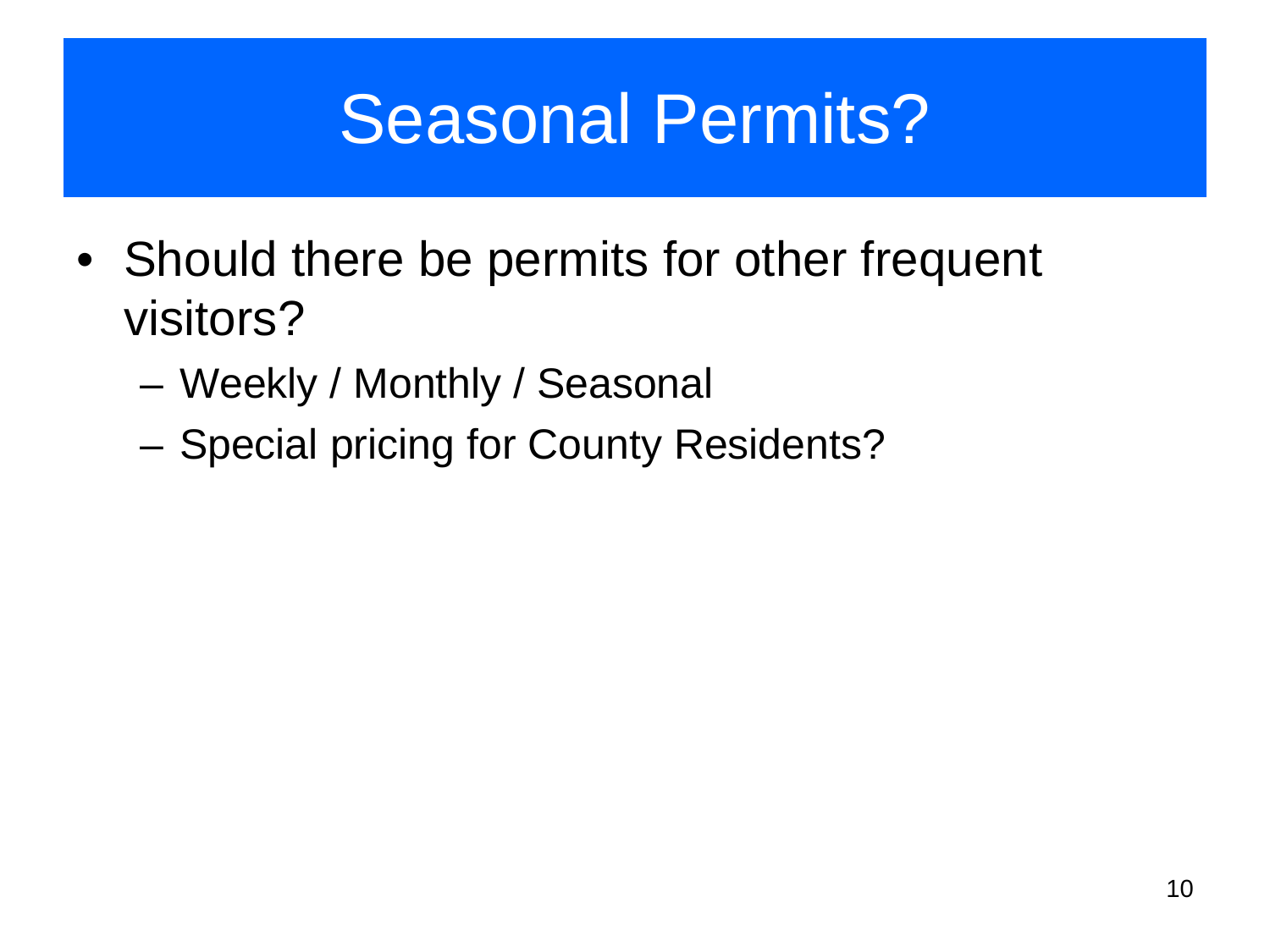### Premium Parking Lots?

• Should we have a premium lot where even permit holders pays to park? NO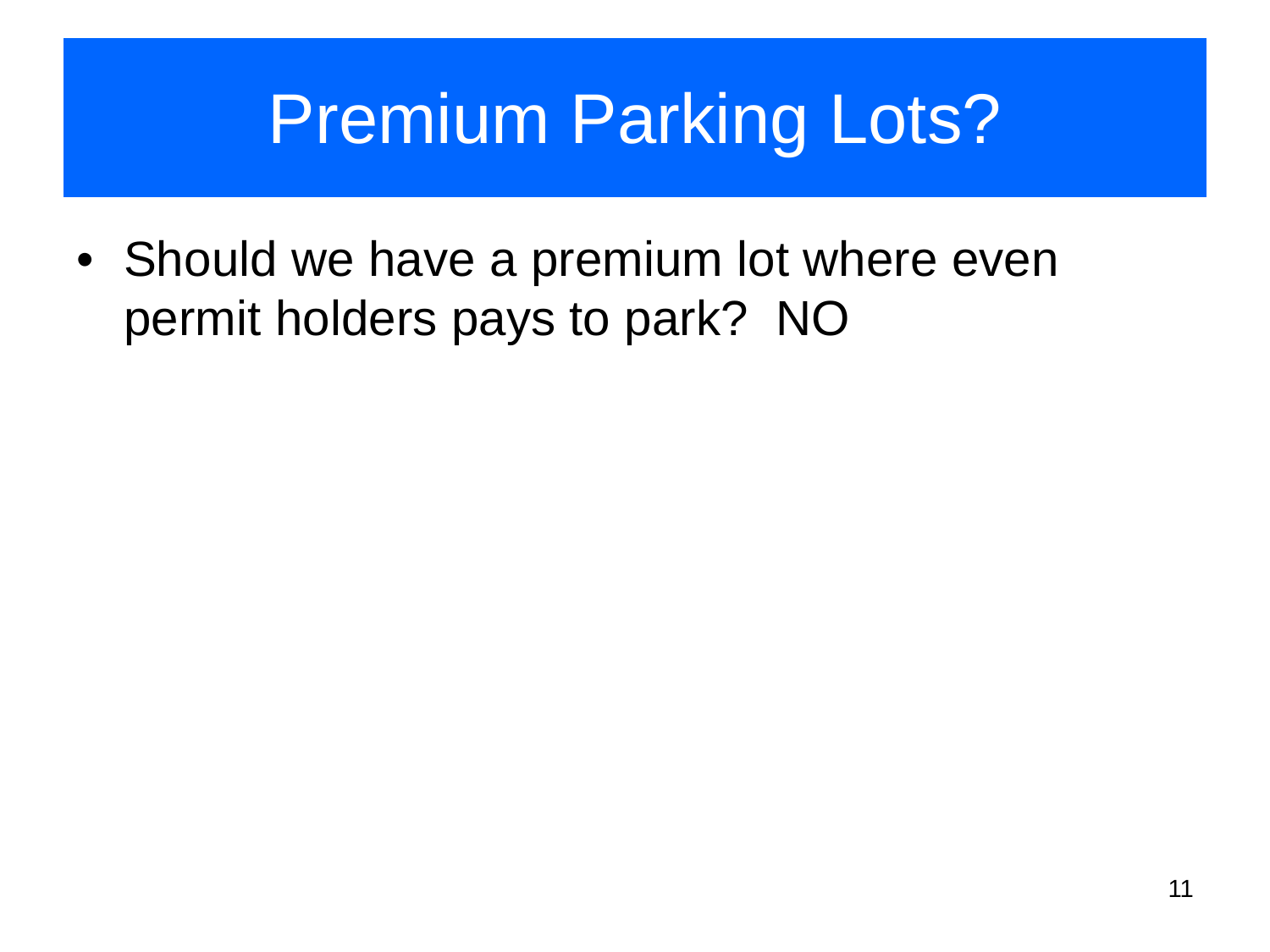### Comparable Communities

- What do we want to consider?
	- Only Beach Communities?
	- Only Northeast Florida Communities?
	- Why compare at all? Too many Variables!
- Should Fernandina Beach be known for having FREE parking as a point of distinction in the tourism marketplace?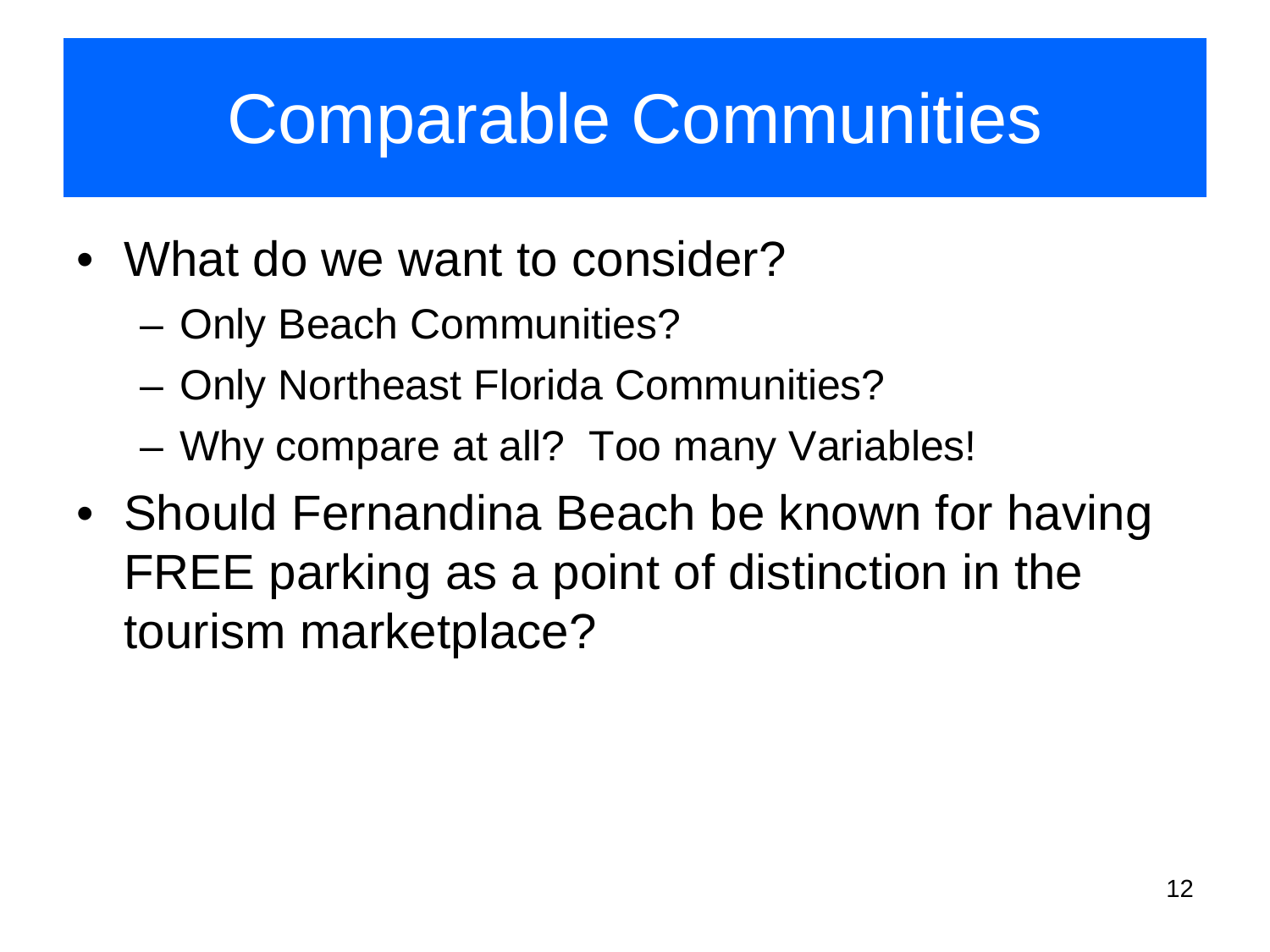### Parking Kiosk Durability?

- Salt Air / Water Environment
- Vandalism? (Repairs / Lost Revenue / Patron Dissatisfaction)
- Vendor Contract Guarantee
	- Not the experience of other communities with similar coastal environments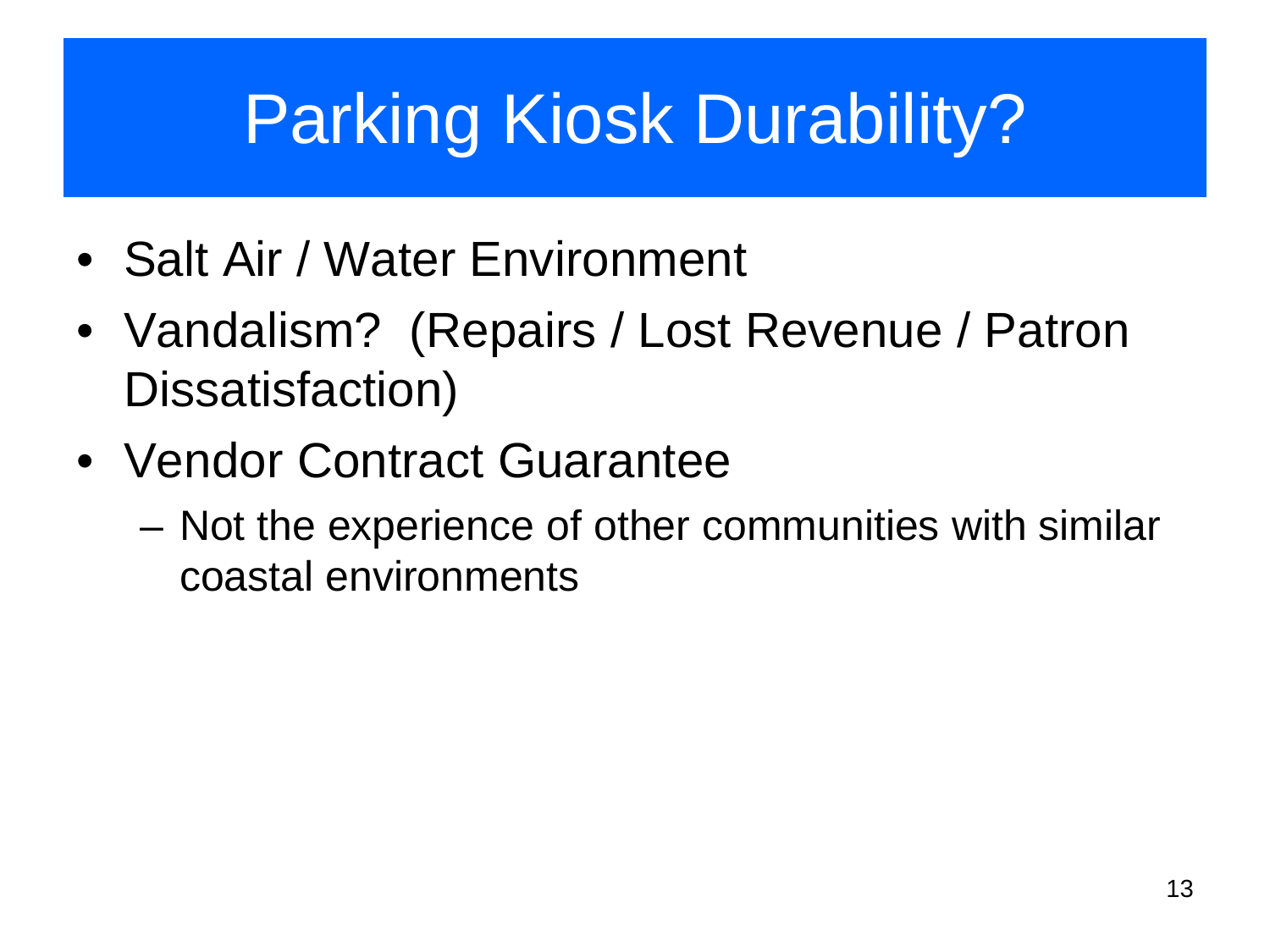# Payment Method?

- Methods of payment accepted:
	- Coin? NO
		- Increases cost of kiosk and results in significantly higher collection / maintenance expenses
		- Downside is that limits fee structure options
	- Currency YES
	- Credit / Debit (non PIN) Card YES
- Kiosk uses sealed, numbered cash box
	- No Access by Attendants
	- Sealed Delivery to Bank or City Finance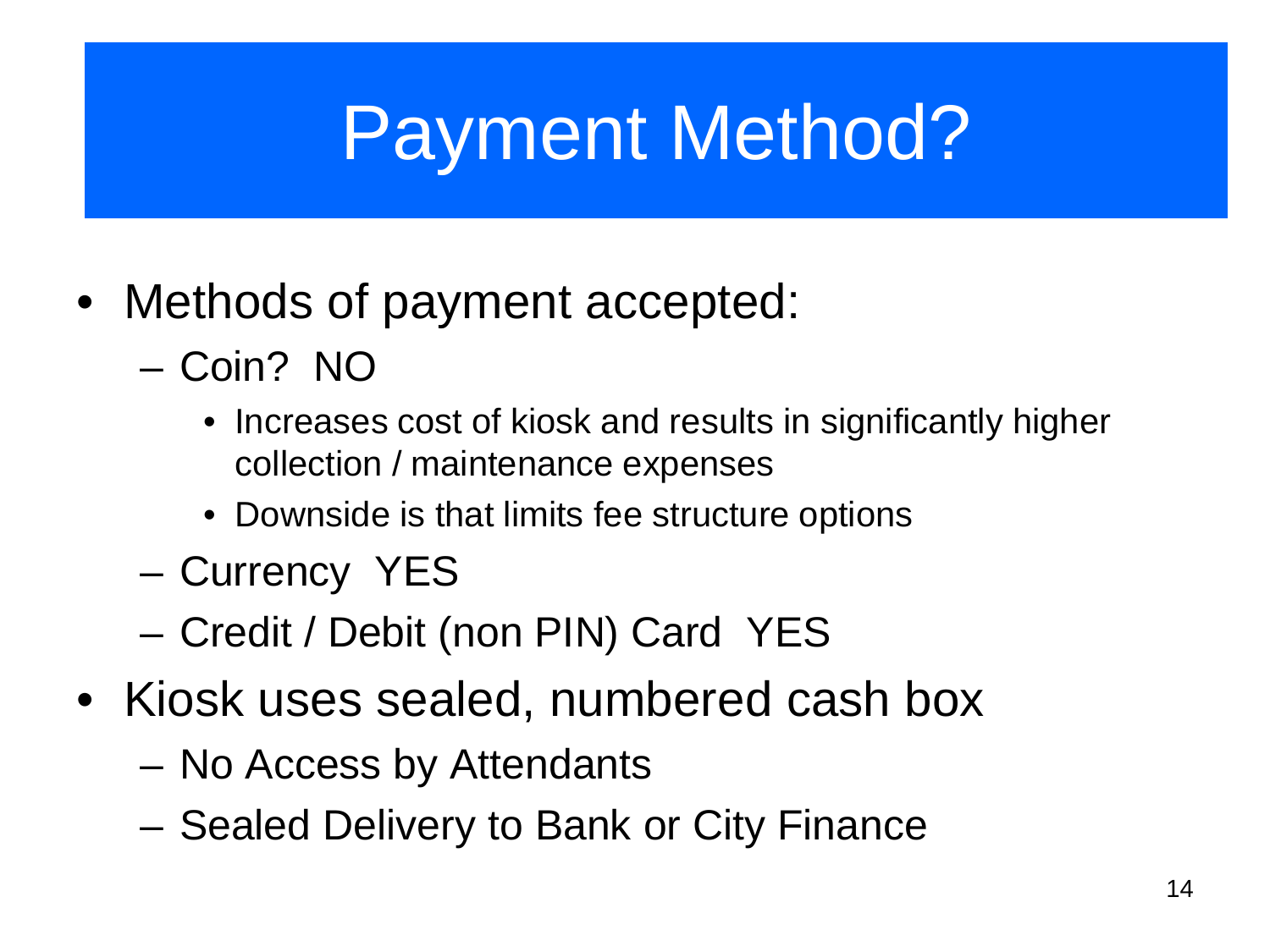## Enforcement Period

- April 15 October 15
- 8:00 AM 8:00 PM
- Seven Days a Week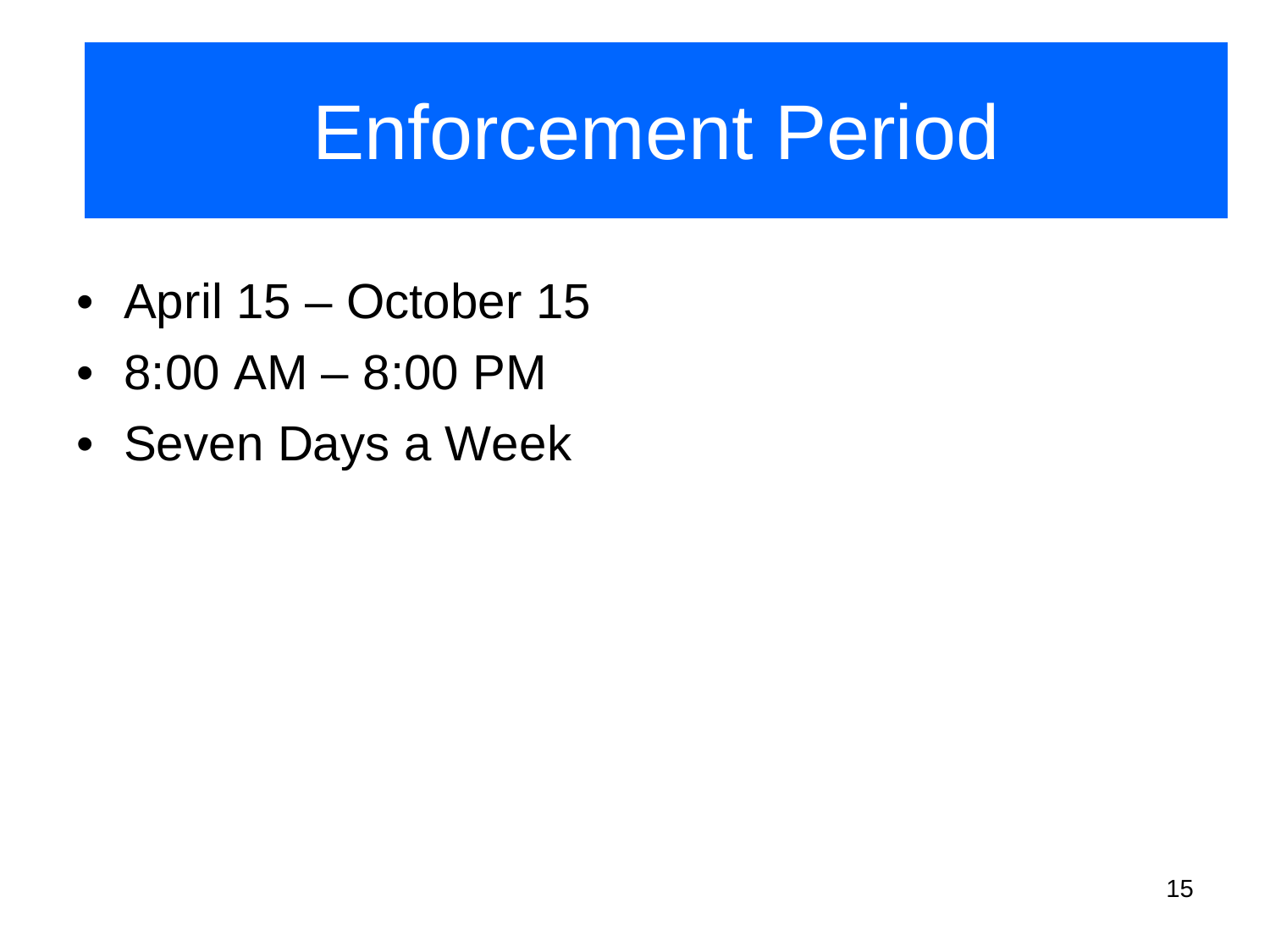## Expense Projection

### Initial Lease – One Year

• 10 Kiosks  $\omega$  \$2,054 each = \$24,648

### On-going Operating Costs

• 10 Kiosks @ \$45 ea. per month X 6 months

 $= $2,700$ 

- Code and Parking Enforcement Officer X 6 months =\$17,000
- Other Operational Costs @ 10% of Revenue (Signage, Paint Striping, Concrete Slabs, General Maintenance)

 $= $21,313$ 

• Total Annual Operating Cost Estimate: \$65,661 16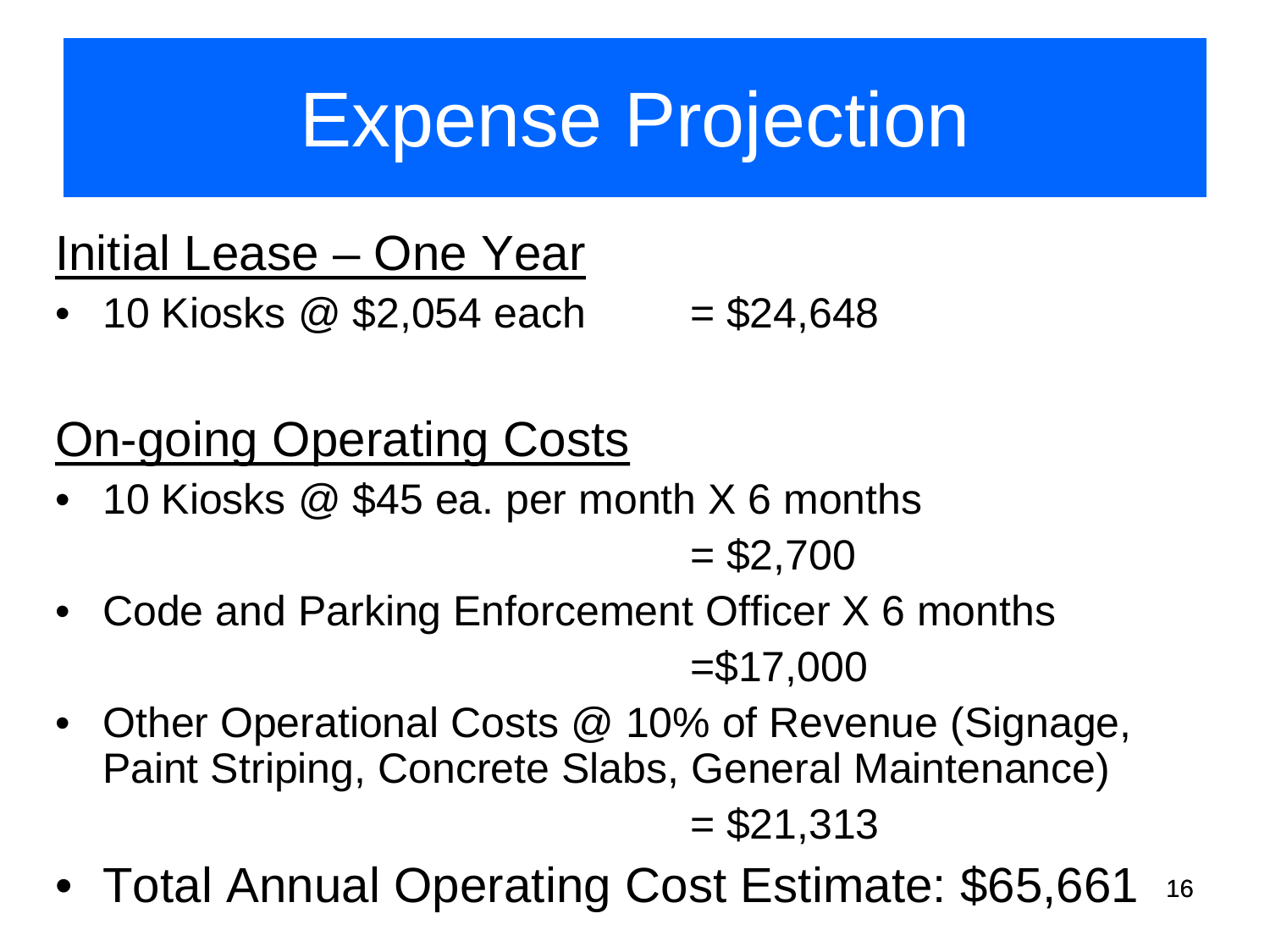### Revenue Projection

- Revenue from Kiosks @ 456 Parking Spaces at 47% Occupancy  $= $192,888$
- Citations at \$25/each @ 5 per day @ 90%  $= $20,250$
- Total Annual Revenue Potential  $= $213,138 - $300,000$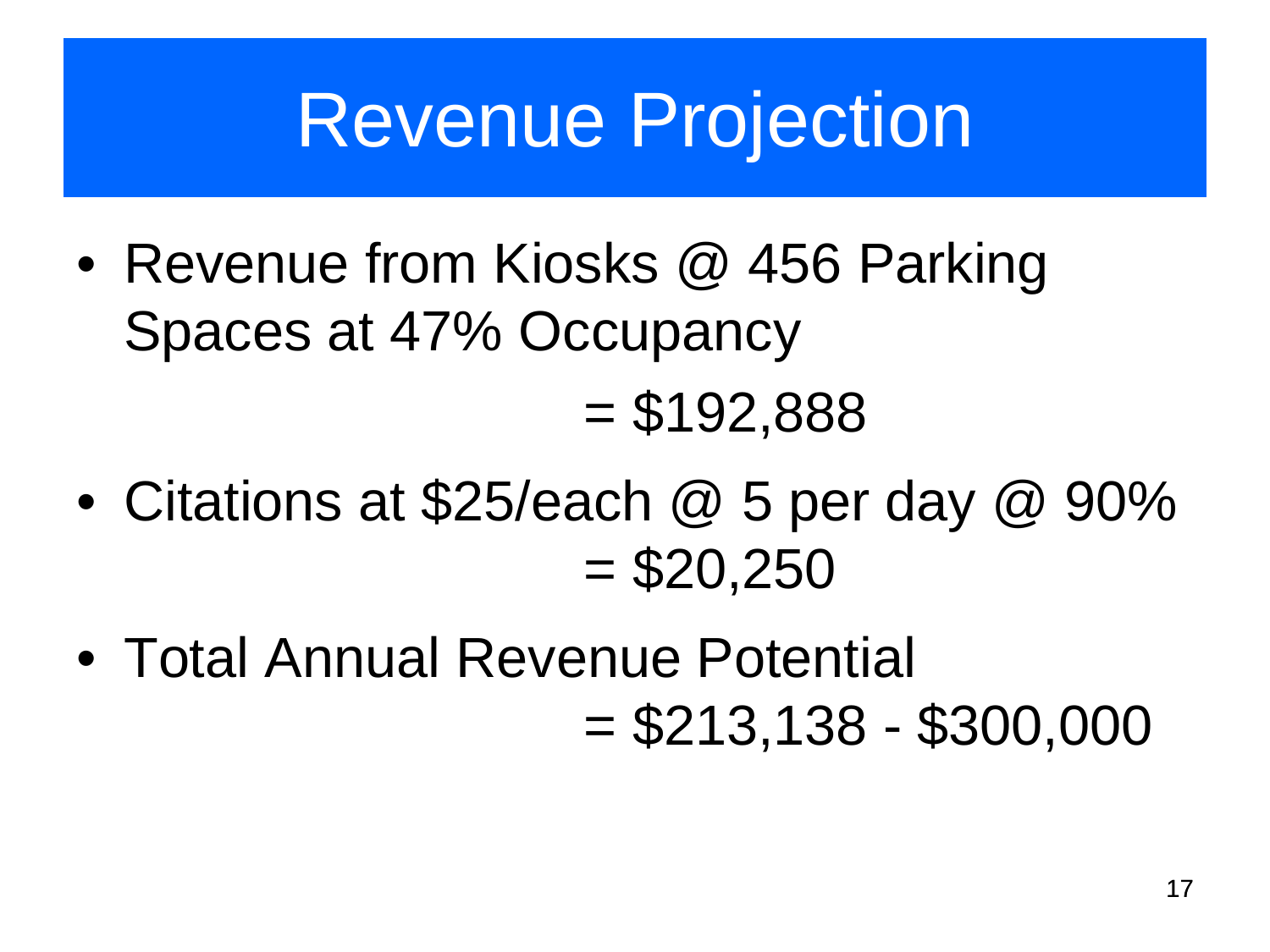## Cost/Benefit Analysis

With no cost to city residents this pilot program will generate between \$150,000 to \$250,000 in additional annual revenue.

This estimate is now based on allowing permit parking only at all access points and factoring a 47% occupancy rate during the six month period of this pilot program.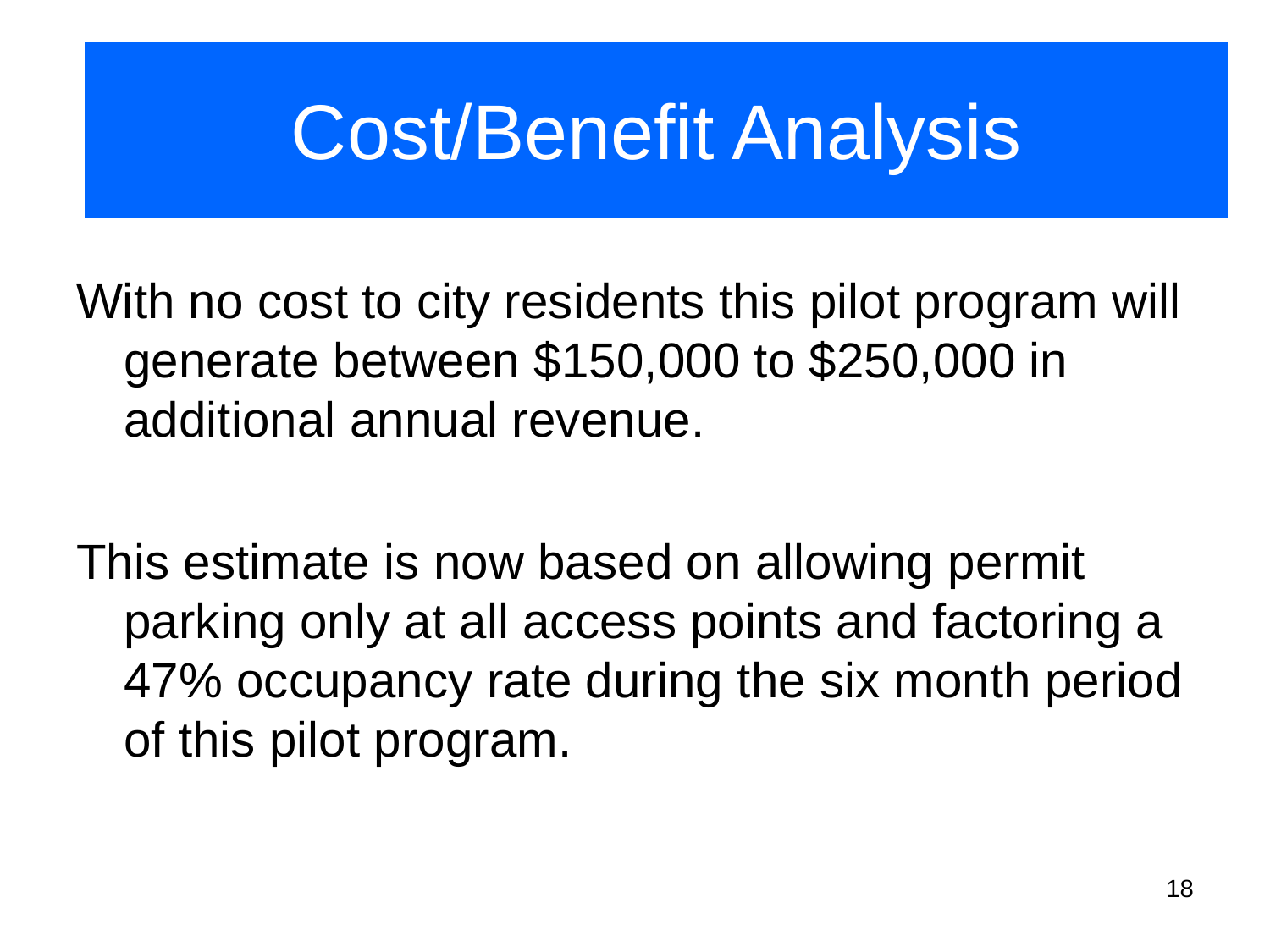# What Is A Parking Kiosk?

- A vending style machine that serves multiple parking spaces
- Can operate in *Pay & Display* or *Pay by Space* mode
- Accepts multiple payment options
- Integrates with other payment and enforcement technology
- Visually appealing / Environmentally friendly

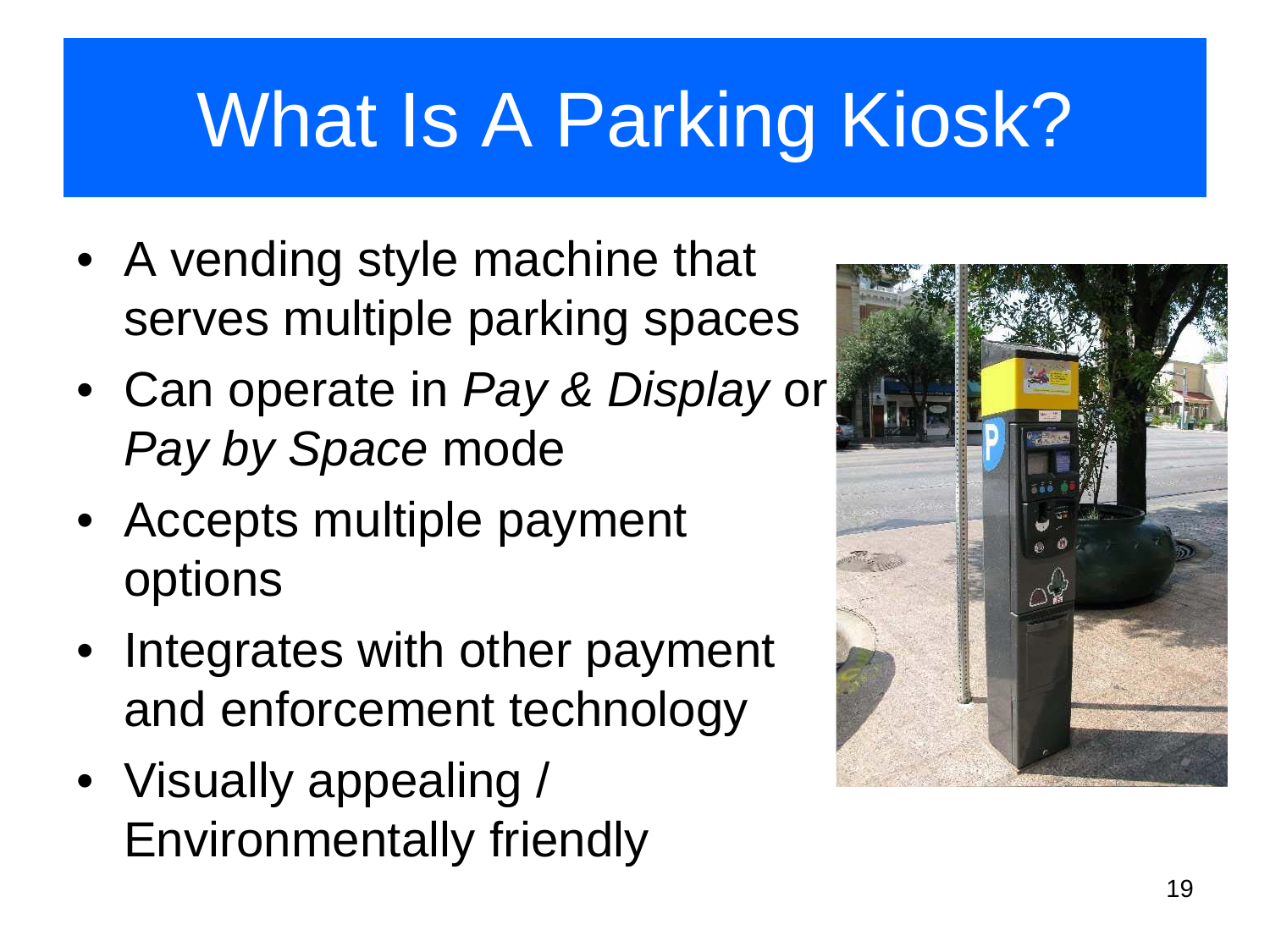# Pay and Display

- Visitors approach the kiosk and pay for desired time
- Kiosk issues visitor a receipt
- Visitor places receipt on dash
- Visitors can "move" valid receipt until it expires
- Enforcement officer audits receipts for compliance

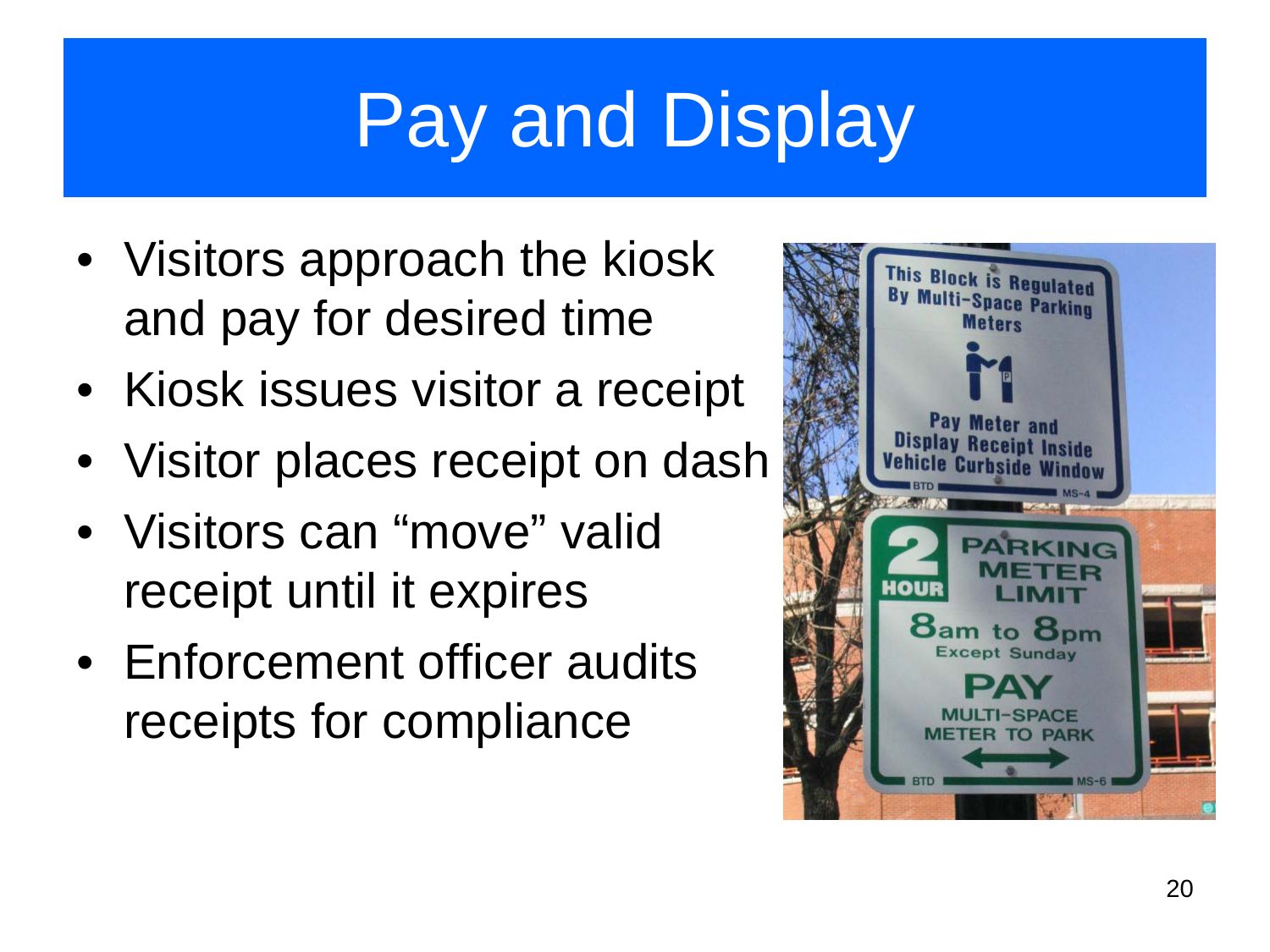# Pay by Space

- Visitors approach the kiosk and pay for desired time for designated space
- Visitors are issued a receipt at the kiosk upon payment
- The kiosk communicates compliance to Enforcement Officer's handheld device
- Visitors can add time from anywhere with pay by space  $\mathsf{mode}$  21

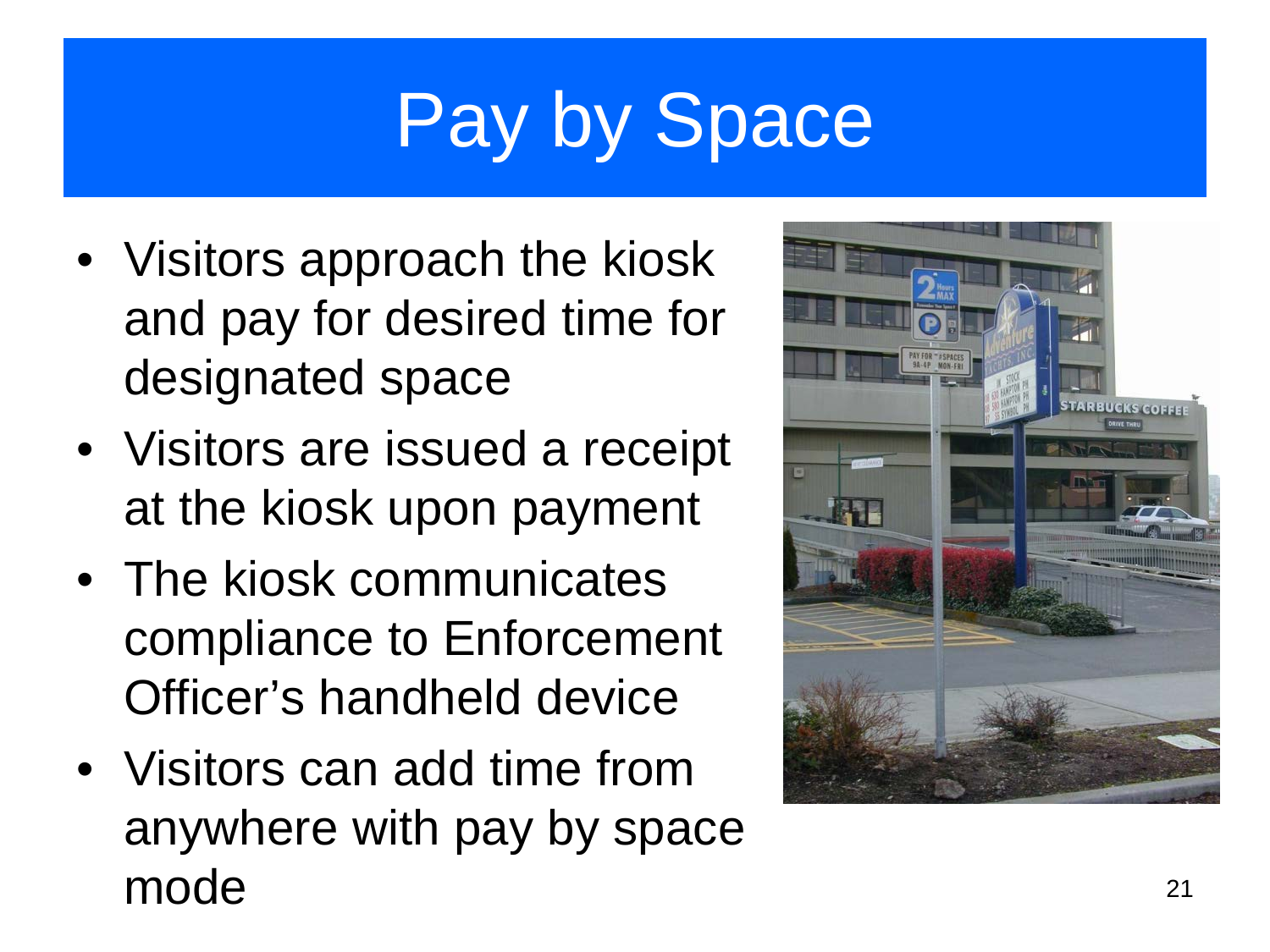# Multiple Payment Option

- Parking kiosks can be configured to accept
	- Coin
	- Currency
	- Credit card
	- Prepaid / City cards
- Additional payment options equals higher compliance and less parking violations
- Less parking violations equals higher visitor satisfaction

#### Nickel Meter Stops Overparking

#### **KLAHOMA** CITY is cashing in on its car parking problem by charging all motorists a nickel to park for from 15 minutes up to an hour, depending on location. At each parking space on the curb is a nickel meter. When a nickel is

inserted, a clock mechanism raises a red indicator for the

allotted time.

The traffic



In Oklahoma City, motorists pay<br>5 cents to park. This meter sees that all pay and no one over-parks.

policeman, on making the rounds, passes out tickets where no indicator is showing.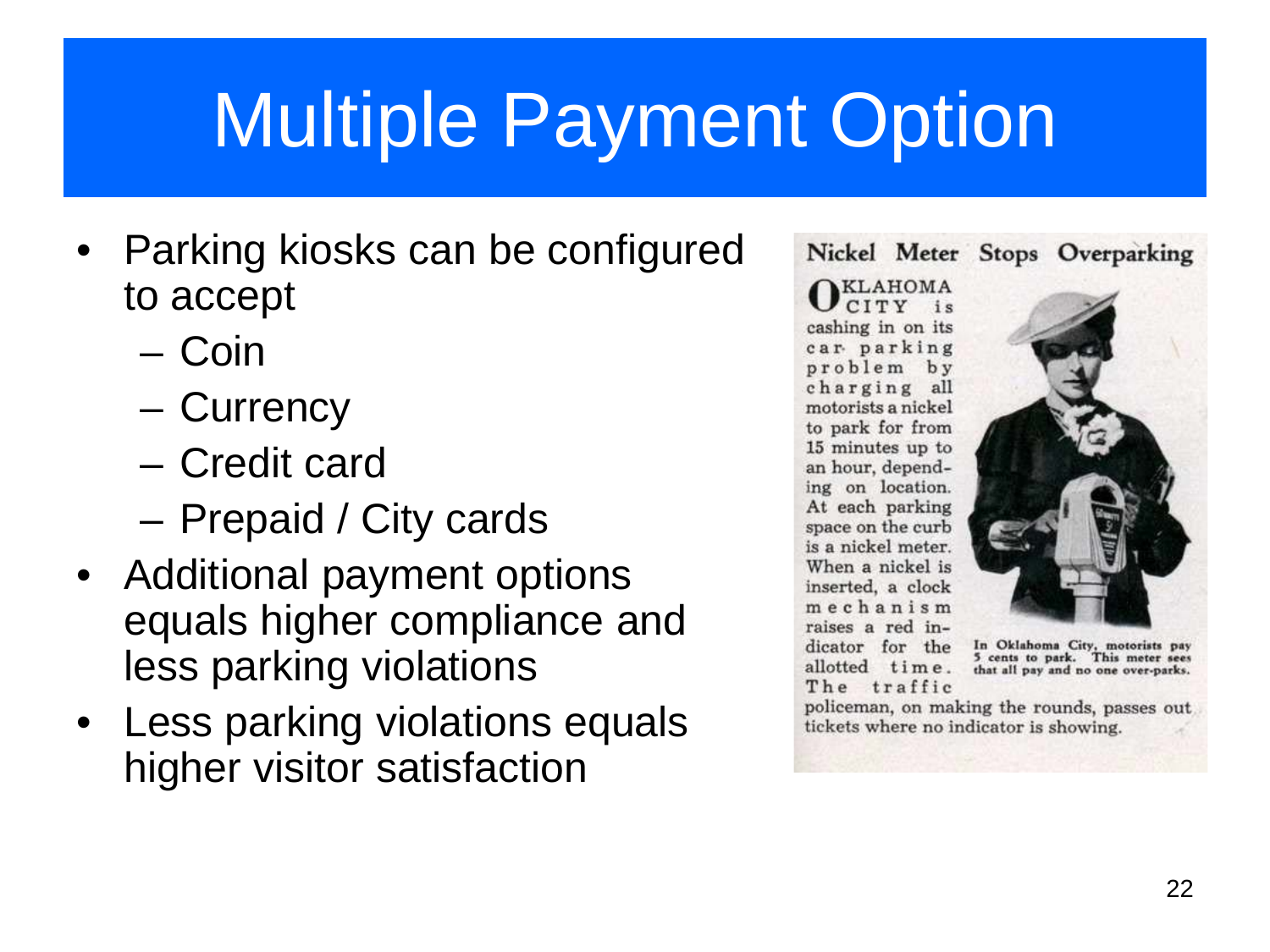# Visually Appealing

- One kiosk can serve an entire block
- Industry ratio is typically 1:20 spaces
- Beach Lot Parking increases ratio

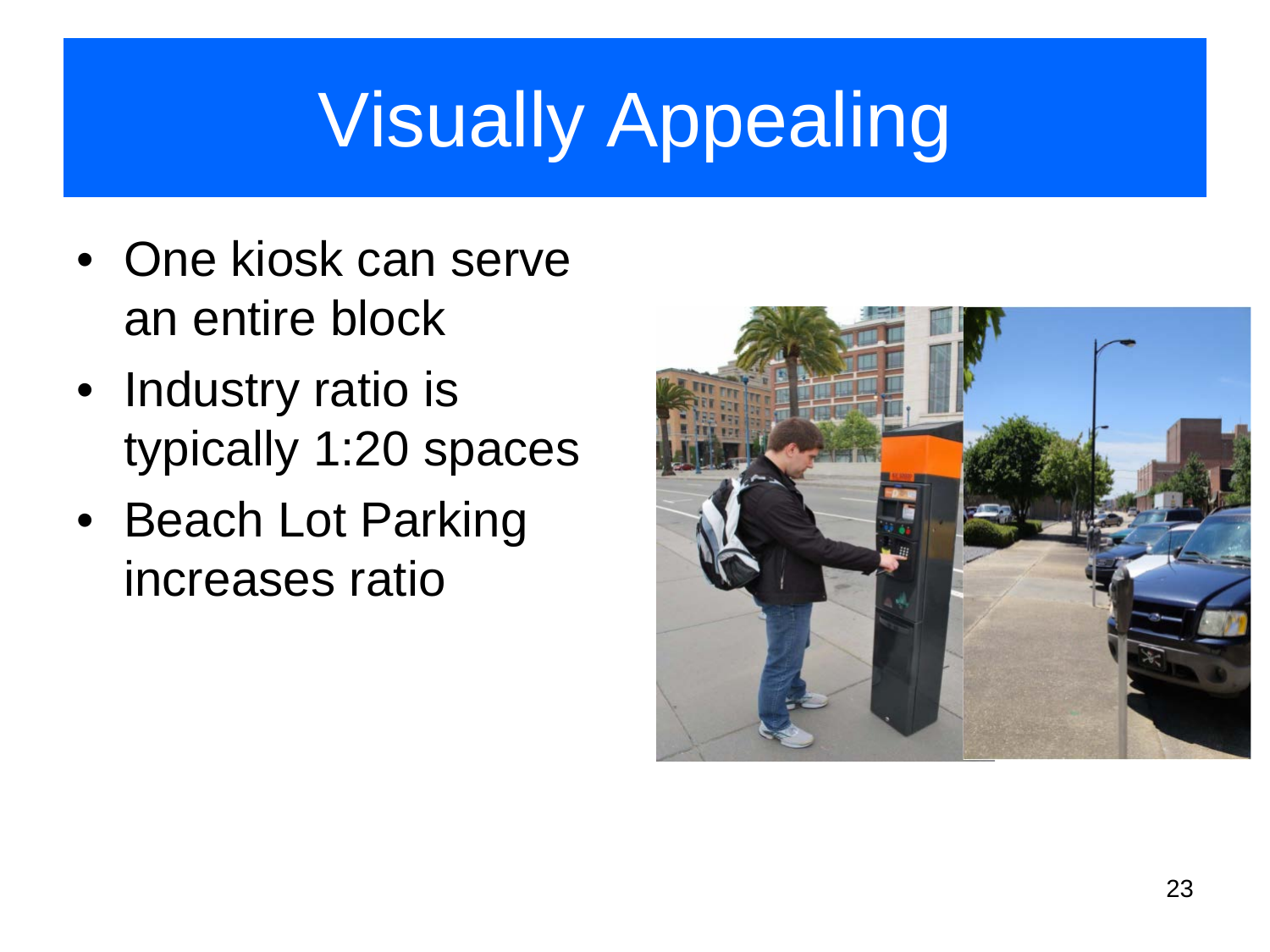## Environmentally Friendly

- Solar Powered with three year battery life
- Typical life span of parking kiosk is 7 – 10 years.
- Fully ADA Compliant
- Wireless communications

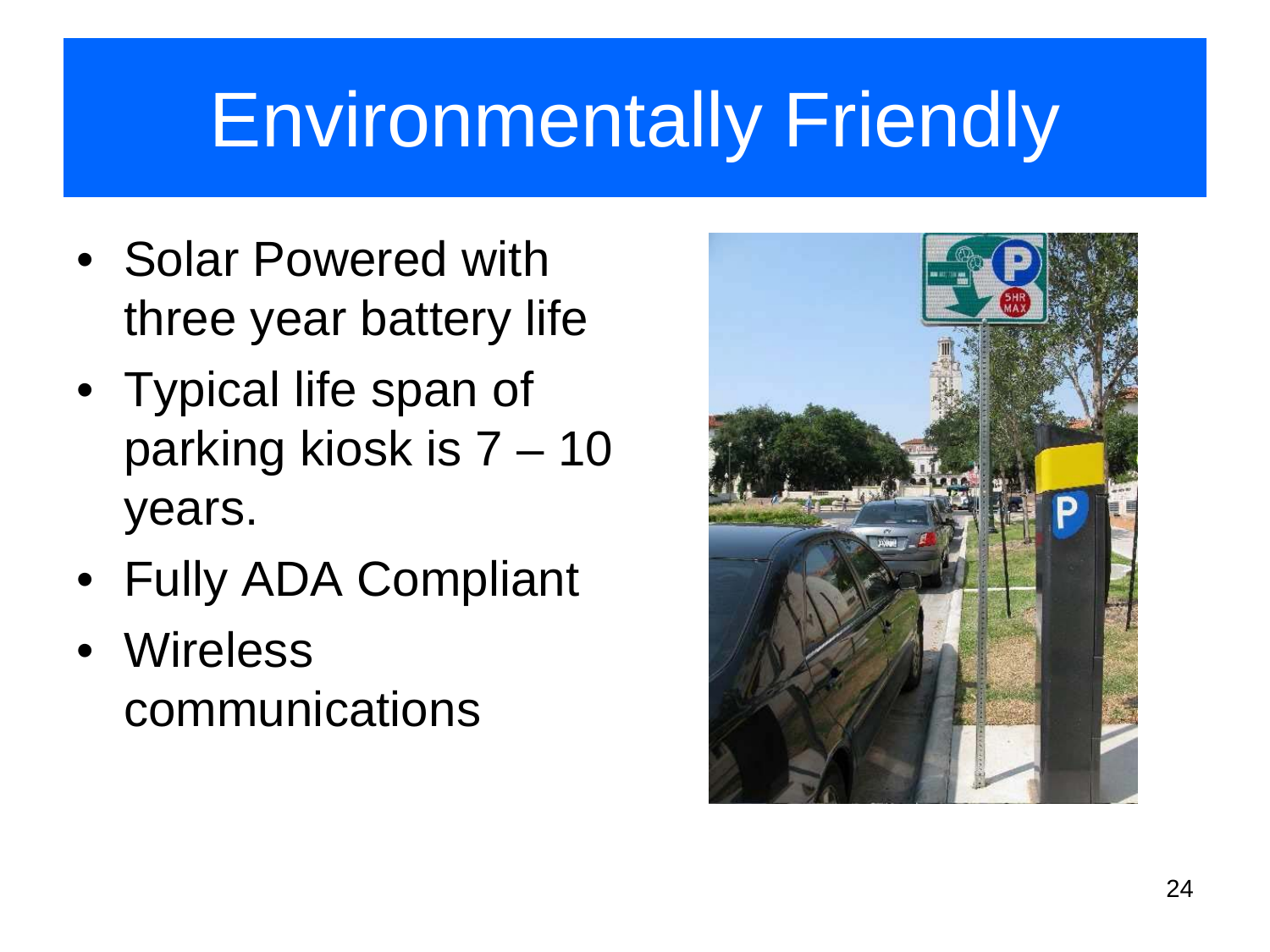# Paid Parking?

Parking managed by Kiosks and Permits?

A. Beach Parking Lots

- 1. Main Beach 265 spaces
- 2. North Beach 18 spaces
- 3. Seaside Park 53 spaces
- 4. Beach parking via Sadler access 100 spaces
- B. Beach Access Lots 100 spaces (Permit Only)
- C. City Marina Boat Trailer Parking 20 spaces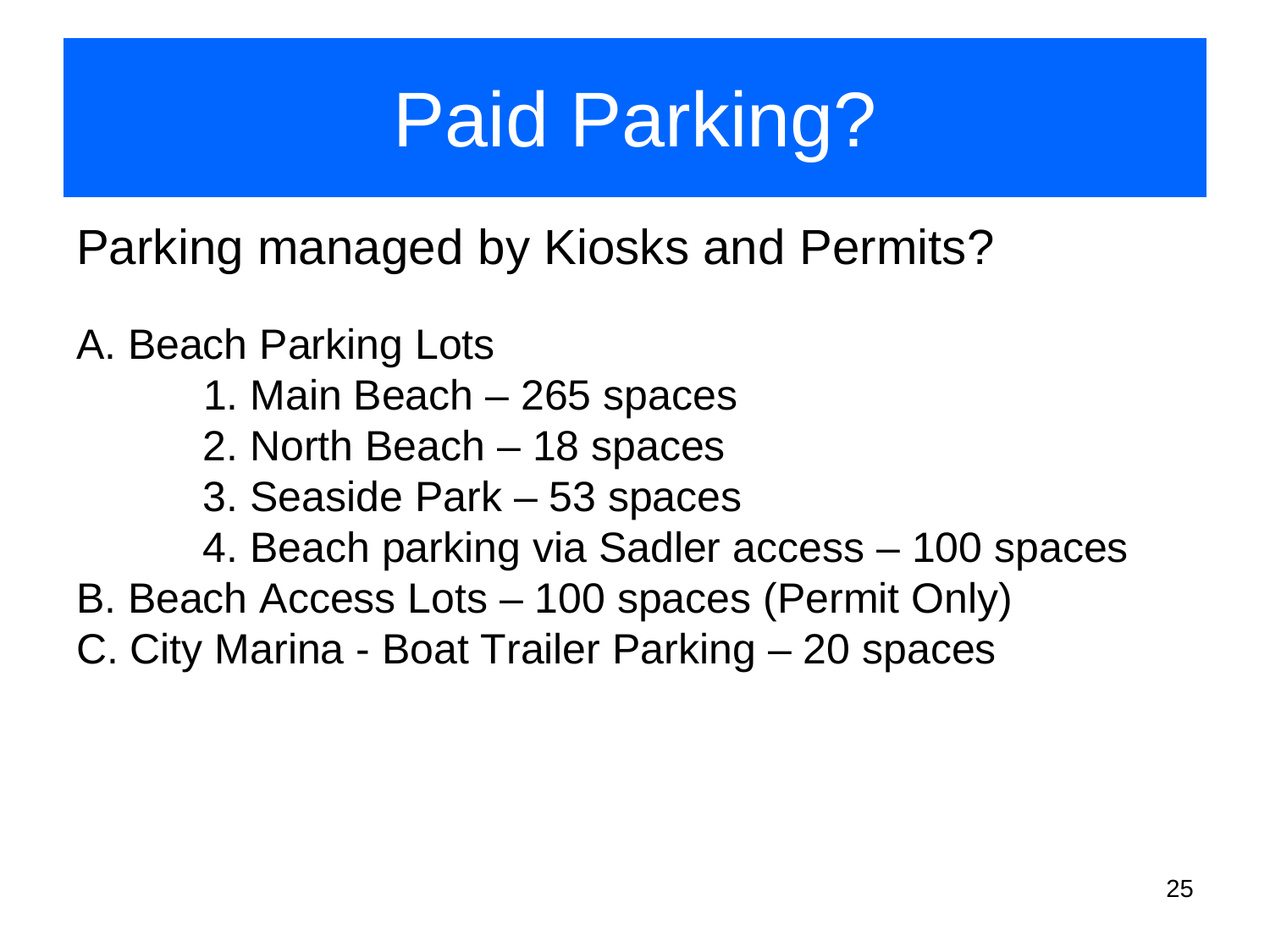# Main Beach Parking

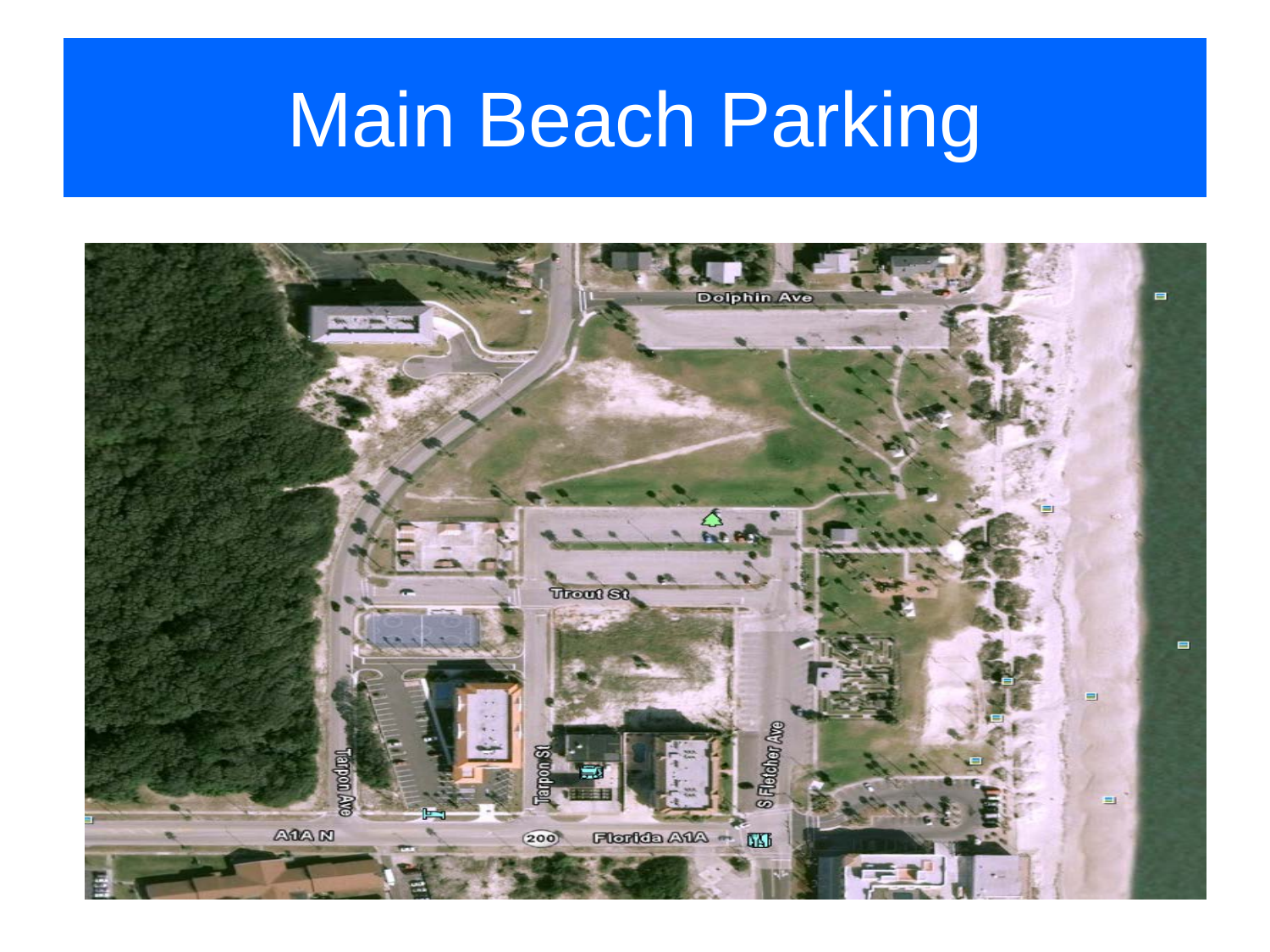### Seaside Park and Sadler Beach

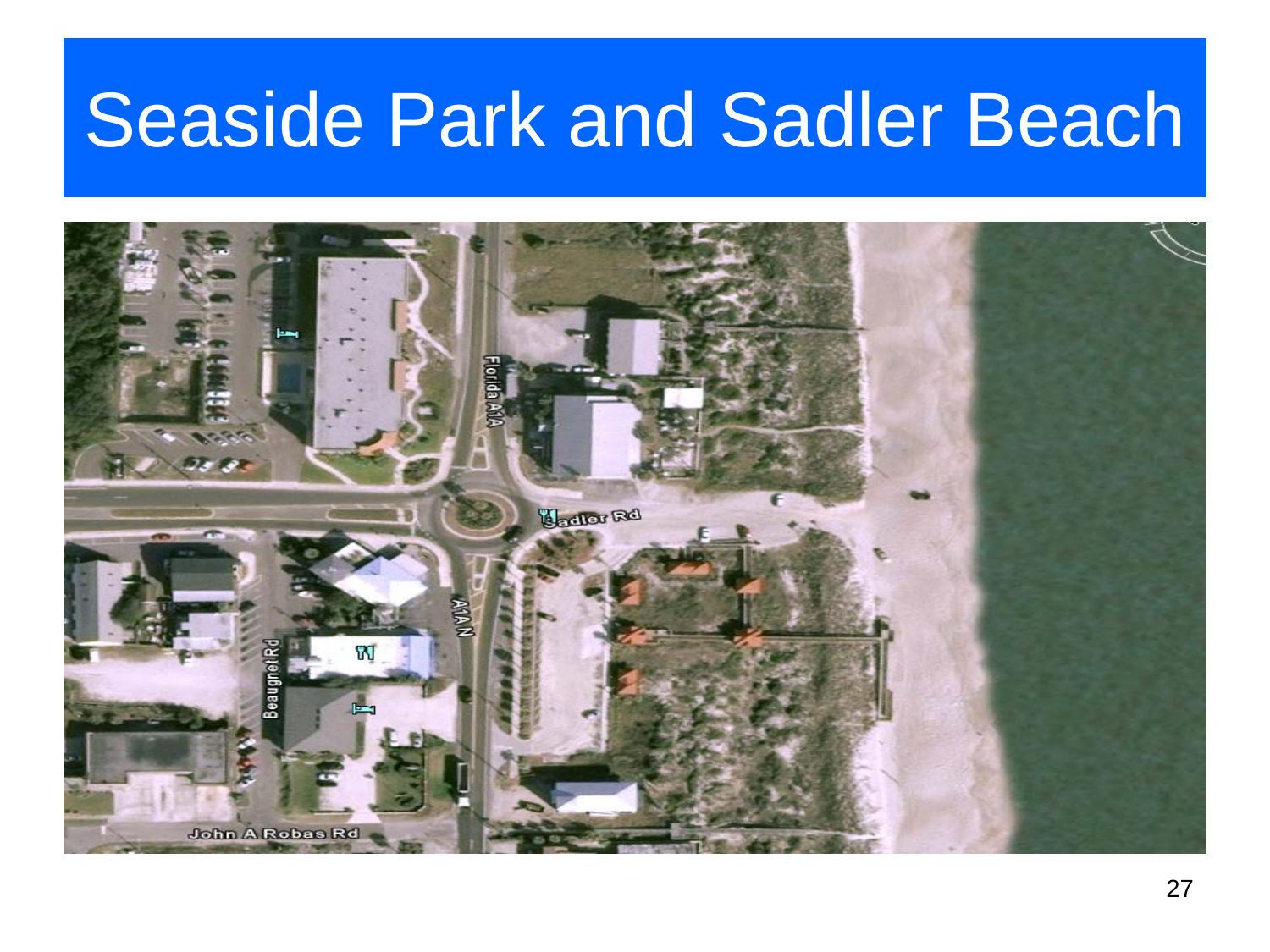# City Resident Permits?

### City Resident Permits

- a. Permit Fee for Residents? (Personal Property Owner, Registered to Vote in the City)
- b. Valid Everywhere?
- c. City Resident Parking Only?
- d. Premium Parking?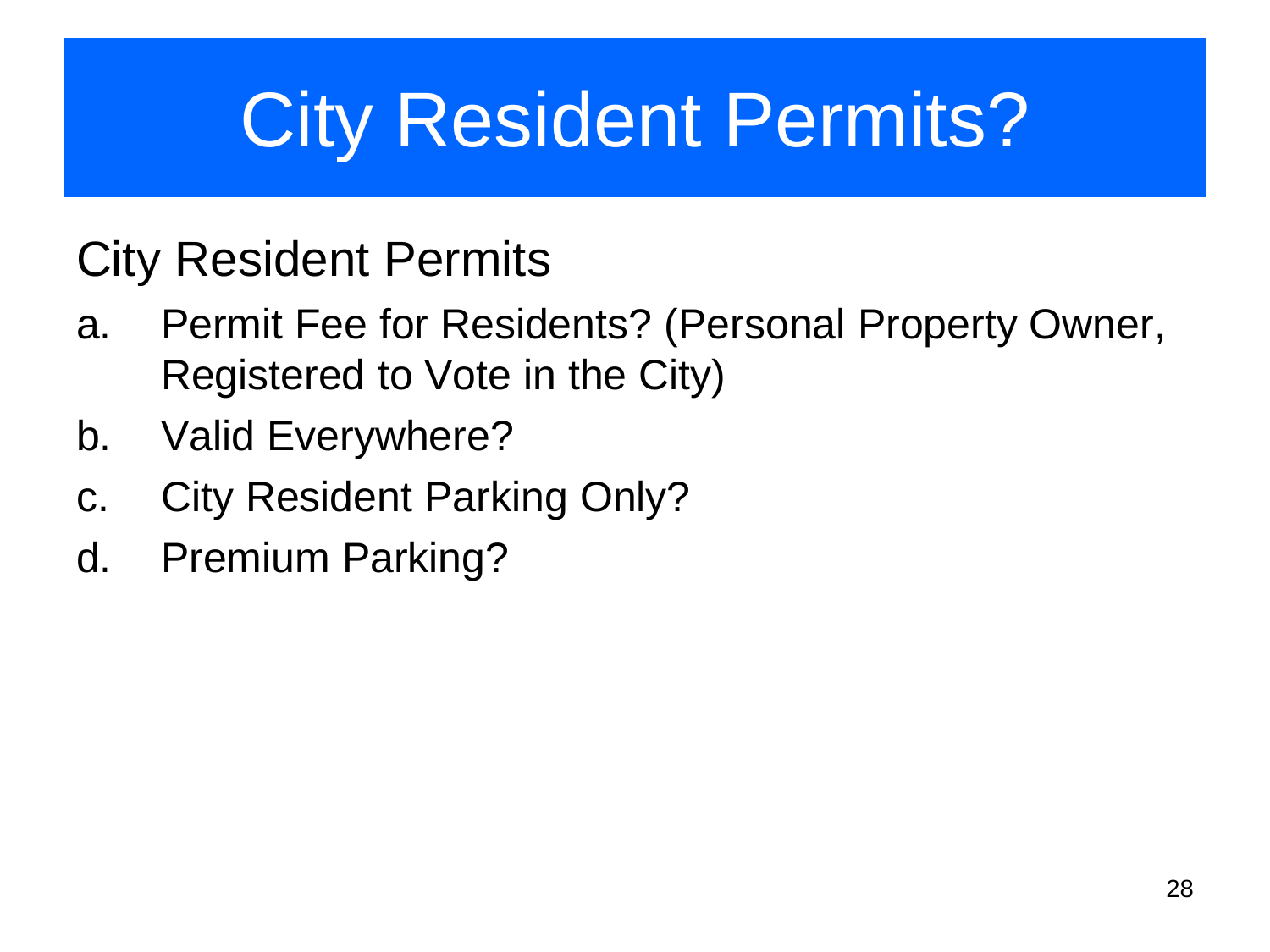# Parking Fees

### Parking Fee Rate

- a. Residential Permit (free or nominal)?
- b. \$2.00 per hour up to max of \$5?
- c. Daily Receipt (\$5 all day)?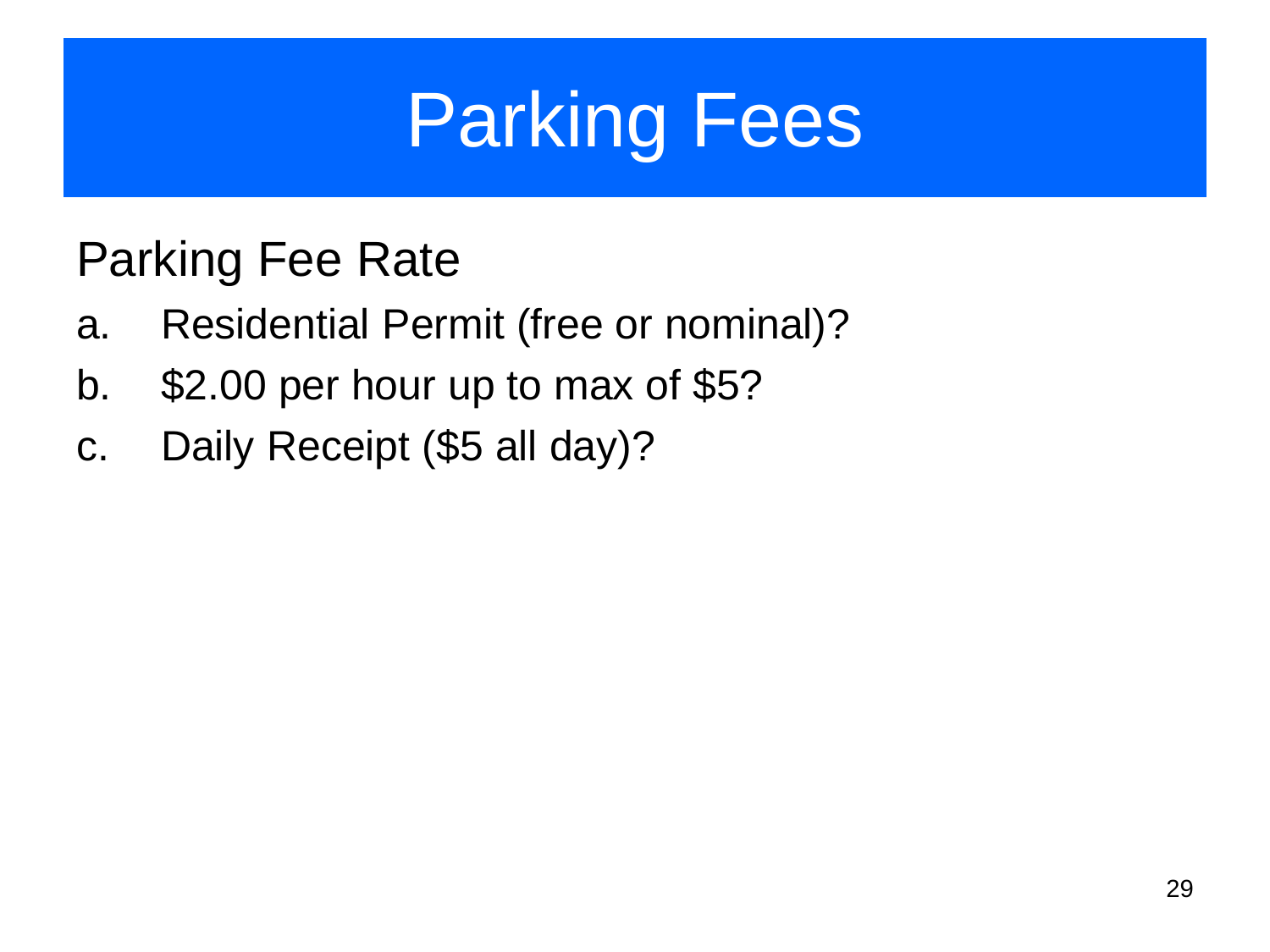## **Other Communities**

What are other beach communities doing?

– With exception of St. Simons, all communities from Hilton Head SC to St. Augustine charge for beach parking

|                                                                     |                              | <b>Enforcement</b>                                |                                                          | <b>Resident Annual</b>                                          | <b>Non-Resident</b>  |
|---------------------------------------------------------------------|------------------------------|---------------------------------------------------|----------------------------------------------------------|-----------------------------------------------------------------|----------------------|
| <b>City</b>                                                         | <b>System</b>                | <b>Hours</b>                                      | <b>Fee</b>                                               | <b>Permit</b>                                                   | <b>Annual Permit</b> |
| <b>Hilton Head</b>                                                  | Coin Box;<br><b>P&amp;D?</b> | Mar - Sept: 6a - 9p<br>Oct-Feb: 6a -6p            | Varies by lot:<br>\$0.25/15 minutes in<br>some \$4 / day | Yes - \$30                                                      | No.                  |
| <b>Tybee Island</b>                                                 | P&D                          | 8a - 8p / 365                                     | \$3 - 1st hour; then<br>\$1/hour                         | Yes - Free - vehicle<br>registration address<br>has to be in TI | $Yes - $100$         |
| <b>St. Simons</b>                                                   | <b>None</b>                  | N/A                                               | N/A                                                      | N/A                                                             | N/A                  |
| Jekyll Island                                                       | Attendant                    | 24 Hours                                          | \$5/day                                                  | Yes - \$45                                                      | Yes - \$45           |
| Jacksonville Beach                                                  | Attendant                    | $F/S: 10 - 2$<br>Sun: 10-12<br><b>Summer Only</b> | \$5/day                                                  | N <sub>o</sub>                                                  | <b>No</b>            |
| St. Augustine Beach Attendant Mar - Labor Day<br>(St. Johns County) |                              |                                                   | \$6 - Resident<br>\$7 - Non-Resident                     | Yes - \$50                                                      | Yes - \$60           |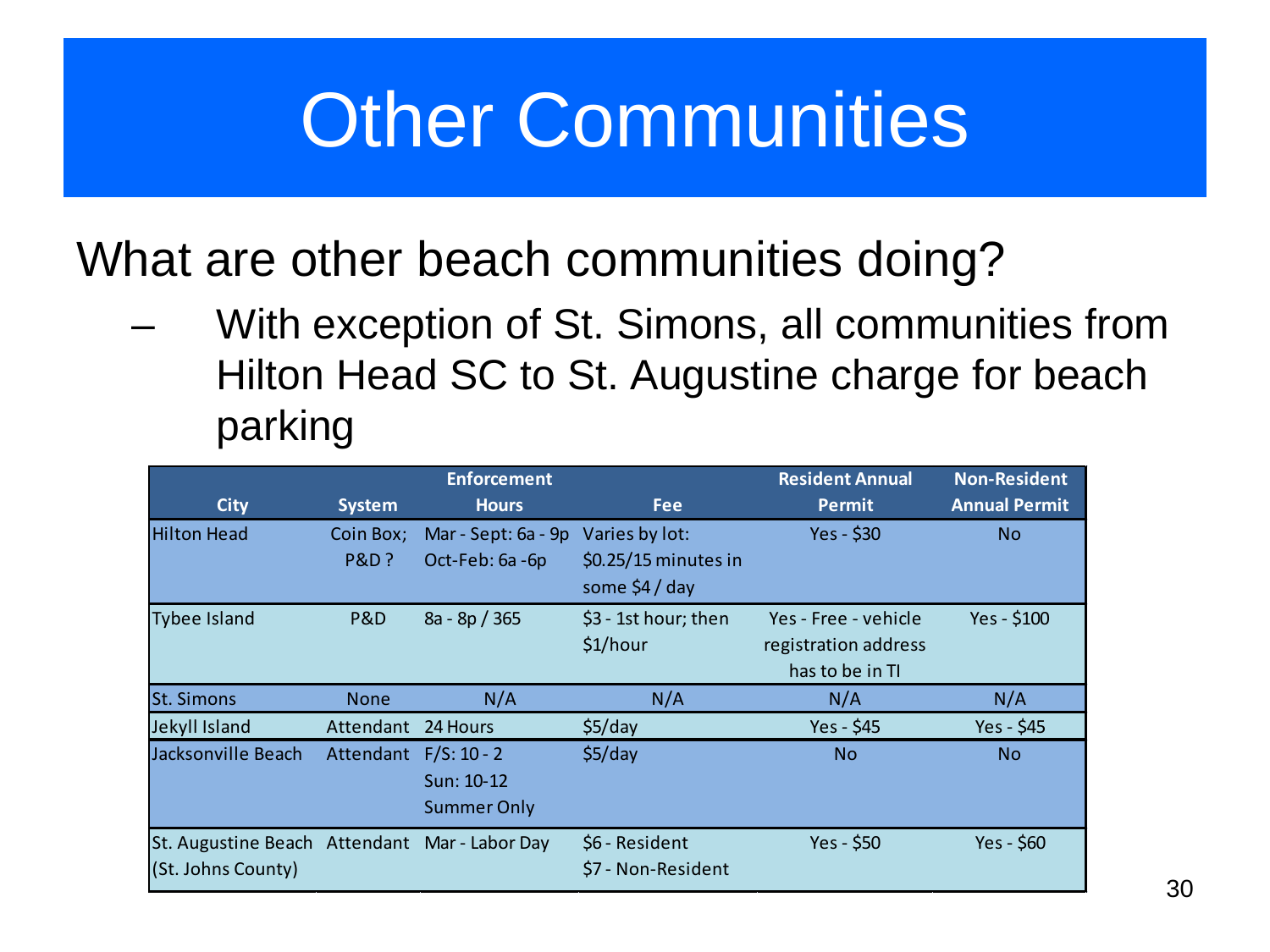## Cost Estimates

### Initial Purchase

• 8 Kiosks  $\circledR$  \$11,500 each = \$92,000

### On-going Operating Costs

- 8 Kiosks @ \$45 each per month X 6 months  $= $2,160$
- Other Operational Costs @ 10% of Revenue  $= $33,768$
- Total Annual Operating Cost Estimate: \$36,000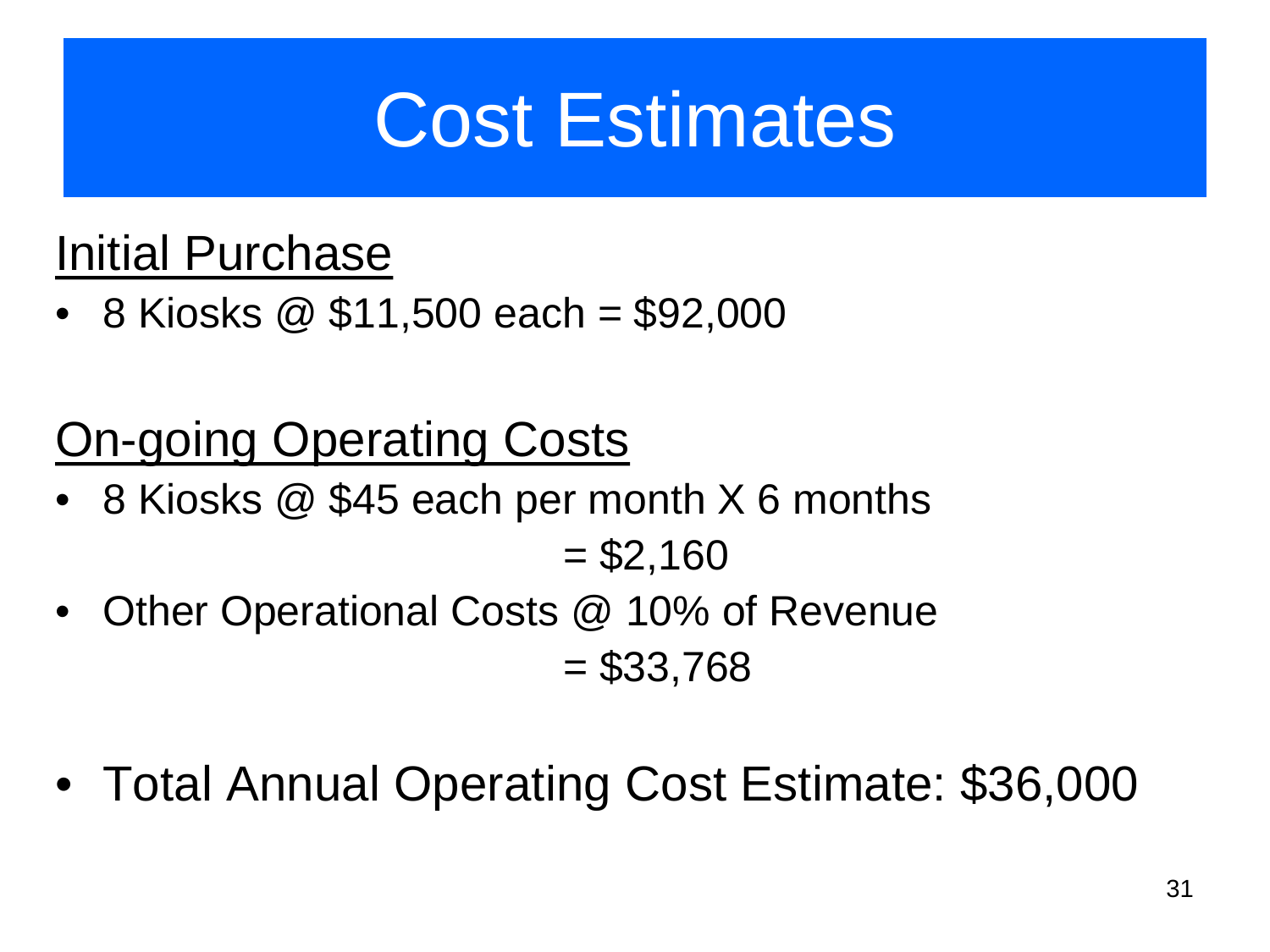### Revenue Estimates

• Occupancy rates were estimated for each of the parking areas during Peak and Shoulder season

|                            |          | <b>Occupancy</b> |                 |
|----------------------------|----------|------------------|-----------------|
| <b>Parking Area</b>        | # Spaces | Peak             | <b>Shoulder</b> |
| Main Beach Lot             | 46       | 80%              | 30%             |
| <b>Main Beach Street</b>   | 36       | 75%              | 30%             |
| Main Beach Dolphin Lot     | 101      | 50%              | 20%             |
| Main Beach Tarpon Lot      | 64       | 40%              | 20%             |
| North Beach Lot            | 18       | 60%              | 25%             |
| Seaside Lot                | 53       | 70%              | 30%             |
| <b>Sadler Beach Access</b> | 100      | 40%              | 15%             |
| <b>Marina Boat Trailer</b> | 20       | 30%              | 10%             |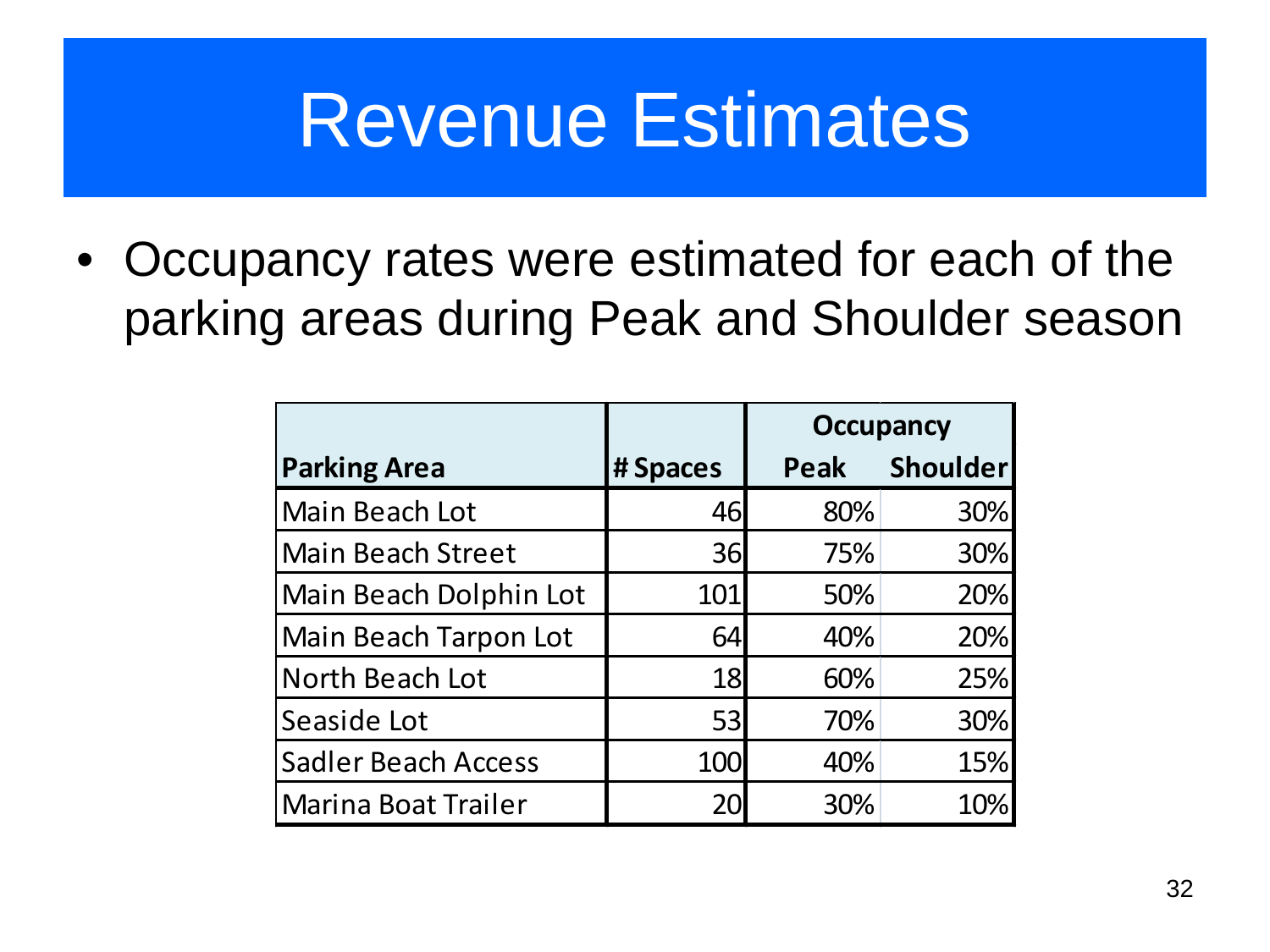### Enforcement Resources

### Enforcement / Security

- a. Code and Parking Enforcement Officers
- b. Police Officers / Reserve Officers
- c. Police Auxiliary Corps Volunteers